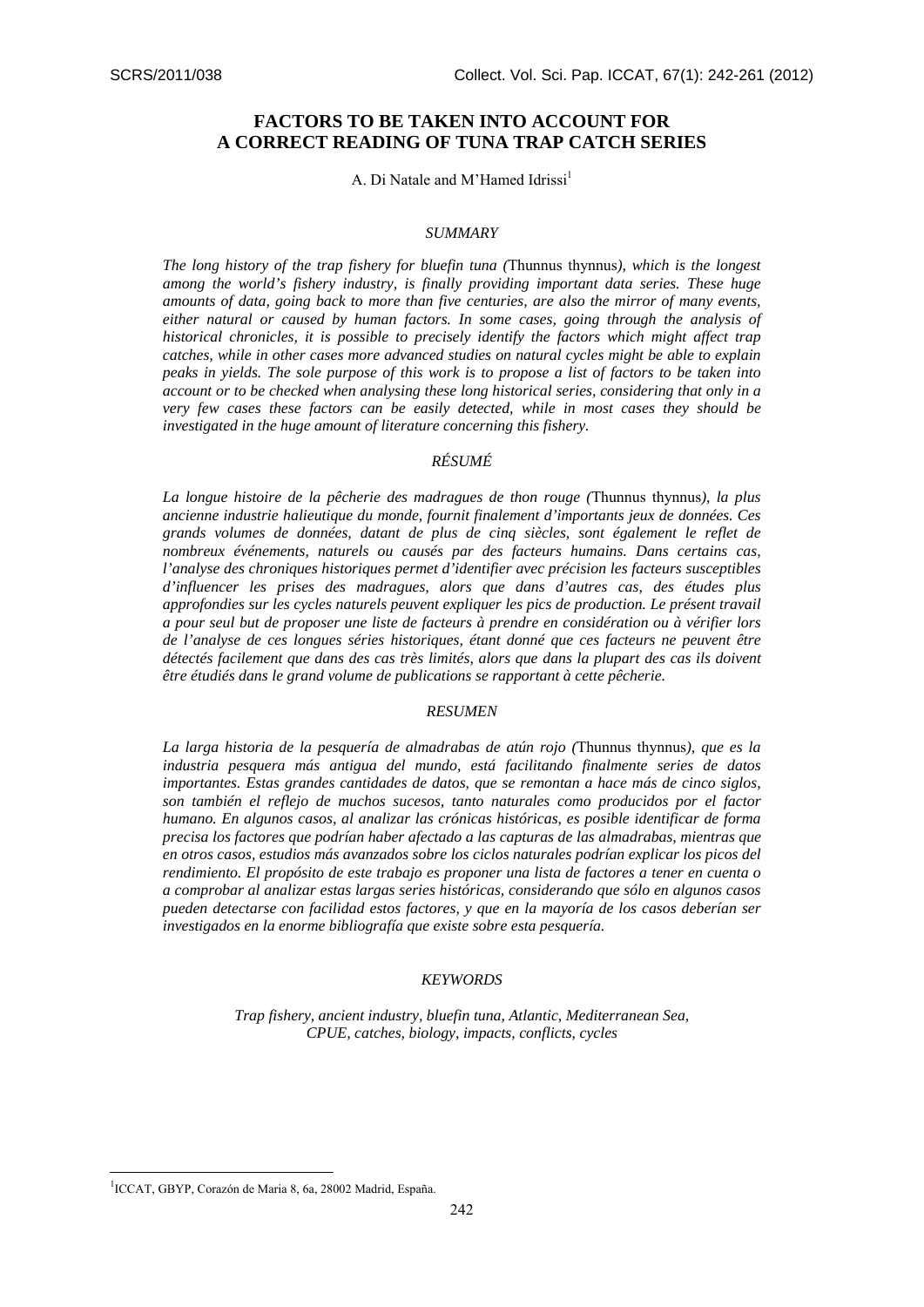## **1. Foreword**

The tuna trap fishery is the most ancient industrial activity in the fishery sector, because it is well known that "tuna traps" were operating in ancient times in several countries during Phoenician times, while tuna traps were also known to be active since Greek and Roman times, in many coastal areas (Adams, 1883; Aubet, 1987, Azcoytia, 207a, 2007b, 2007c, 2008, 2009, 2011; Bacci, 1982; Baskett, 1899; Bekker-Nielsen, 2005; Bekker-Nielsen & Casasola, 2010; Ben Lazreg *et al*., 1995; Bernard Casasola, 2009; Campos *et al*., 1999; Consolo, 1987; Curtis, 1988, 2005; Doumenge, 1998, 1999a; Dumont, 1976-1977, 1981; Edmondson, 1987; Eschilo, 472 b.C.; Esopo, 1592; Fernández-Duro, 1866; Fernandez Gómez *et al*., 2007; García Vargas, 2001, Herodotus, V b.C., Levine, 2006; Mastromarco, 1998; Merino, 1991; Mila y Pinell, 1902; Morales-Muñiz & Roselló-Izquierdo, 2007, 2008; Moreno Páramo & Abad Casal, 1972; Muñoz Vincente & de Frutos Reyes, 1999, 2004 ; Omerus, VII b.C.; Oppianus, 177 b.C. ; Pepe, 2006; Pérez Gomez *et Al*., 2007; Plinius, 65 a.D.; Powell, 1996, Radclife, 1921; Strabonis I b.C.; Vargas *et Al*., 2010). More ancient data are not very well defined.

Even though this fishery dates back at least 26 centuries ago, detailed data on catches were recorded in various ways from the XVI century on. The peak of literature production on subject areas related to the tuna traps was between the XIX and the XX century, but many papers were also available in the XVIII century (Corwin, 1929; Di Natale, 2012a). Currently, the World Wide Web is a further opportunity for publishing scientific papers on traps.

Since several years, many scientists have been trying to standardise the data of tuna trap series (Abid and Idrissi, 2006 a, 2006c, 2008a, 2009a, 2009c; Abid et al., 2008, in press, Addis et al., 1997, in press, Fonteneau A., 2009, Fromentin, 2002c, 2009, Idrissi and Ortiz de Urbina, 2008; Ortiz de Urbina et al., 2006a, 2006b, 2010, Ravier and Fromentin, 2001, 2003, 2004) and these works have been usually carried out using GLM models and daily, monthly or yearly catch statistics by trap.

These time series only consider the fishery effort variables, mostly in terms of days at sea of the trap or in terms of individual fishing operations ("matanza" in Spanish or "mattanza" in Italian). A few papers also consider the importance of environmental variables, such as the North Atlanti Oscillation (NAO), in trying to explain longterm fluctuations.

As usually occurs while studying and analysing human activities carried out over long periods of time on natural resources, the reality is much more complex and there are many factors which should be possibly explored and investigated, in order to take them into account when analysing this ancient fishery in depth and for a better understanding of the natural fluctuations, which are still almost unknown for most of the marine species.

The ICCAT-GBYP has been recovering a huge amount of historical data sets and the bulk of this activity so far concerns the data mining of the tuna trap fishery. Most of the data are coming from the owners' registers, while in some cases official catch declarations are also available. All these data are now in the ICCAT bluefin tuna database and they are available for further analysis.

### **2. The limiting factors for the trap fishery**

Since the first record of this ancient fishery, it was clear that the trap owners were facing various problems apart from the fishing activity itself. Many old and recent papers on the trap fishery report various events able to affect the fishing activity and subsequently the yields (Avolio Di Paola, 1805; D'Amico, 1816; De Bragança, 1899; Delefosse, 1999; Fage, 1924; Fonteneau, 2009; García del Hojo, 2002; García García, 2012; Li Greci *et Al*., 1991; Lippi Guidi, 1993; López Capont & Armesto, 1991; Lopez Linage & Arbex, 1991; Neuparth, 1924, 1925 ; Parona, 1919; Ruiz-Acevedo & Lópéz-González, 2005, Sarà, 1983, 1998; Sarmiento, 1757a, 1757b), sometimes in a very serious manner, showing a list of limiting factors.

In some cases, the events can be found not necessarely in scientific papers related to this fishery but from legal acts witnessing disputes or in historical books reporting various important events. As a matter of fact, many of these events were never considered in any of the most recent papers analysing this fishery.

The history of each tuna trap and a broader view of the nearest traps, along with the historical facts in each location are important elements for refining the study of each data series.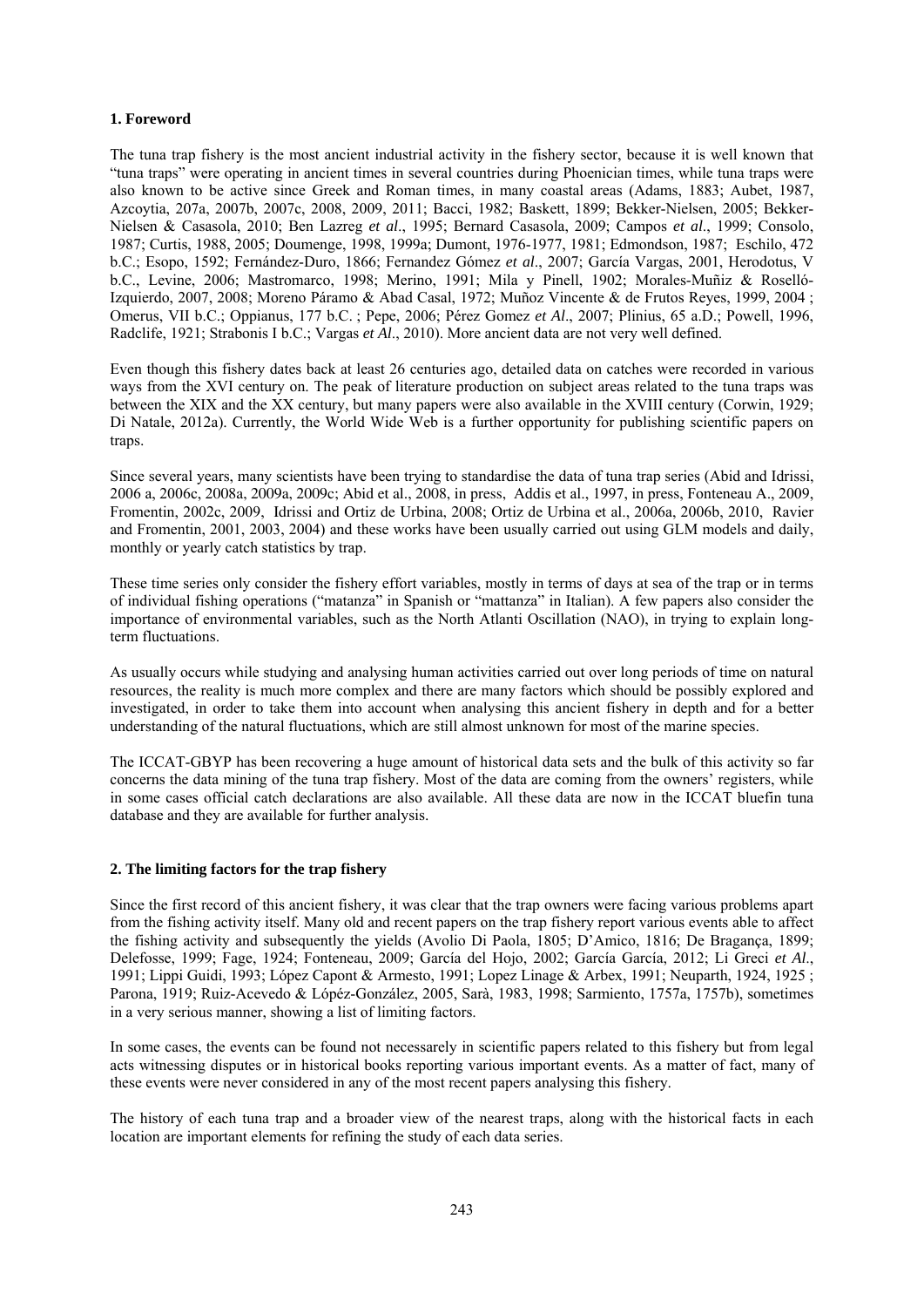With this paper, we would like to provide an extensive, but not exhaustive, list of factors possibly with some examples or references, which may help in searching them when dealing with some historical series of tuna data.

### *2.1 Environmental factors and natural variables*

Some of these factors are, at the moment, the only ones taken into account in the standardisation methods. In particular, the North Atlantic Obscillation (NAO) was the factor considered by some authors in recent times, trying to find explanations for long-term variations in yields (Caballero-Alfonso, 2011; Caballero-Alfonso *et Al.,* 2012; Anon., 2009a; Fonteneau, 2009; Fromentin, 2002a, 2002b, 2002c, 2003, 2009, Fromentin *et al*., 2000; Ravier-Mailly C., 2003; Ravier & Fromentin, 2001a, 2001b, 2002c, 2002, 2003, 2004).

Going through the available literature on tuna traps, it is very clear that the list of factors is longer and it includes several events which were thought to affect the yields in a significant way. The list is the following:

- *Oceanographic abnormalities*, including the afore-mentioned NAO (Fromentin, 2002a, 2002b, 2002c, 2003, 2009, Fromentin *et al*., 2000; Ravier-Mailly C., 2003; Ravier & Fromentin, 2001a, 2001b, 2002c, 2002, 2003, 2004), but even the Eastern Mediterranean Transient (EMT) (Di Natale, 2007), or other oceanographical factors (Sarà, 1983), or changes in sea current circulations, either at a large-scale or at the local scale (i.e., the construction of a port close to a trap was able to change both the local currents and the coastal environment, including some pelagic components). The oceanographic abnormalities events are important either in terms of the changes in the throphic chains or in general circulation of the water masses.
- *Climate changes,* which are able to modify the large-scale distribution of bluefin tuna (Di Natale, 2007), with multi-year or single-year effects on yields of fixed gears, like the tuna trap. The aerial survey on bluefin tuna spawning aggregations conducted by the ICCAT-GBYP confirms the inter-annual variability of bluefin tuna abundance in some Mediterranean areas, showing that yearly variability in climate factors (also inducing changes in the oceanography of upper marine strata) may cause considerable variations in yields.
- *Meteorological and hydrography factors,* particularly winds, either at a vaste or local scale, which are able to delay the stabilisations of some important oceanographic factors relevant for bluefin tunas or to induce movement of surface water masses. Most of the experienced "Rais" (the experienced tuna-trap fisherman in charge of conducting and managing the activities at sea) decided the setting of the the different components of the trap or the fishing events according to the dominant winds in the area of the trap. Local environmental factors are known to affect yields in tuna traps (Lemos & Gomes, 2004, Scordia, 1925, 1929), or on migratory movements (Rey, 1982, 1983, 1999; Rodiguez Roda, 1965, 1966, 1970a, 1970b; Roule, 1921), while even micro-changes in the surface oceanography are known to induce changes in the presence or concentration of bluefin tunas in some areas (Li Greci, 1981). The influence of climatic factors on tuna traps yields or on bluefin tuna spawning is studies since centuries (Marion, 1894, 1897; Mather *et Al*, 1955).
- *Dramatic changes in the marine environment.* This event is mostly related to the situation that occurred in the Black Sea at the beginning of the second half of the XX century, when the global marine environment underwent a dramatic change, due to a chain of events (pollution, alterated chemichal conditions, modification of the marine food network, etc.), which caused serious problems to several marine species, including the bluefin tuna. In this case, the bluefin tuna, originally present in the Black Sea since historical times (Deveryian, 1915, 1926; Ninni, 1923; Karakulak & Oray, 2009; Lagona, 1990), suddenly disappeared (Kideys, 2004; Zaitsev & Mamaiev, 1997), possibly moving to the Mediterranean Sea and preventing the further existence of any tuna trap fishery in the area.
- *Changes in the food web*, which may be induced by many factors and which are able to drive tuna schools in some areas instead of the usual ones in some years. This factor is sometimes linked to natural fluctuations of small pelegics in some areas and may also induce quantitative varibility in those areas.
- *Attacks by top predators*. The story of the attacks on migrating bluefin tunas by herds of killer whales in the area of the Strait of Gibraltar is well documented since more than four centuries (Garcia Garcia, 2012) and these attacks are reported to induce the schools of tunas under attack to modify their courses or may have an unknown effect on bluefin tunas whenever they occur in traps or close to traps (Rodiguez-Rota, 1978; Cañadas and De Stephanis, 2006; de La Serna et al., 2010; Di Natale and Mangano, 1983, Di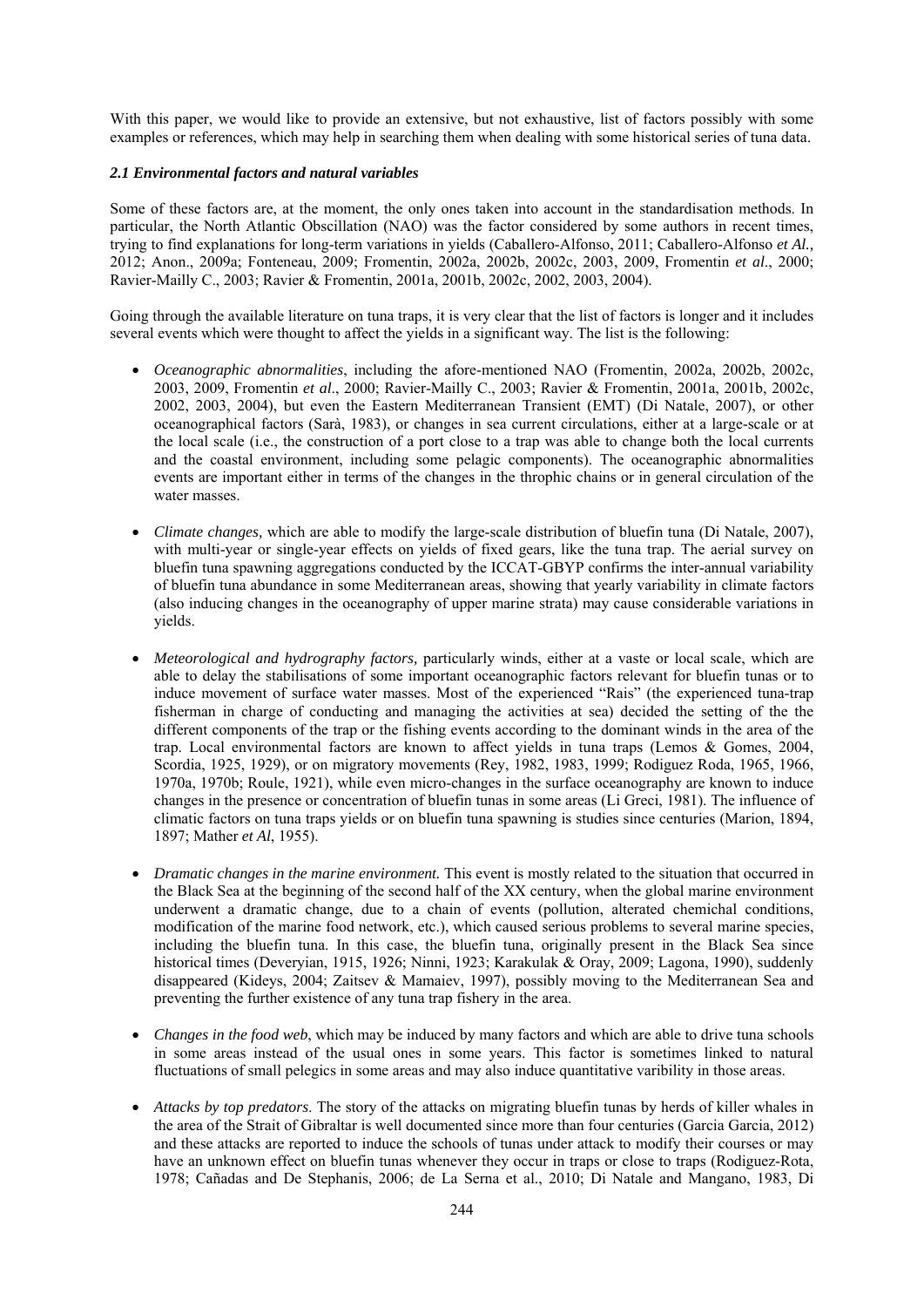Natale & Notarbartolo di Sciara, 1994). Whenever attacks occur close to a trap, the yields can be affected. Severe attacks by false-killer whales on bluefin tunas were also reported, even if the predator species was wrongly classified as killer-whale and the attacks affected migrating tunas that were not close to any trap (Scordia, 1939). Interctions and predations by sperm whales are also reported (Di Natale, 1990), but it is not clear if these could affect the migratory courses of bluefin tuna. It is not very clear if the contemporary presence of large sharks in traps, such as the great white shark, *Carcharodon carcharias* (Cristo *et al*., 2006; Mojetta *et Al*., 1997, Storai et Al., 2006, 2007, 2011; Vacchi et Al., 2002) or other large sharks (Fergusson & Compagno, 2000; Sarà, 1983), might affect yields.

- *Natural turbidity*, which may affect some traps when they are within the plume range of large rivers and whenever floods or heavy rains affect the area close to or during the tuna fishing season (Garcia Garcia, 2012; Rodriguez Roda, 1970b). In these cases, turbidity higher than normal may induce tunas to avoid that area, swimming more offshore.
- *Strong hearthquakes in marine or coastal areas,* which were reported to considerably and negatively affect the yields of the tuna traps within the range of the earthquake. This was reported in many old papers for some Portuguese and Spanish traps (the earthquake in Cadiz in 1731, IX on the Mercalli scale, followed by a sort of tsunami; the great earthquake in Lisbon in 1755, 8.7-9 on the Richter scale, with the following tsunami event) (García Garcia, 2012), and for the Sicilian and Calabrian tuna traps (the heavy earthquakes in Messina in 1613, 1638, 1693, the series of great hearthquakes in Messina and south Calabria in 1783, with a magnitude of more than 7.2 on the Richter scale, and the great earthquake of Messina and Reggio Calabria in 1908, 7.2 or more on the Richter scale, with the associated tsunami event) (Reina, 1658).
- *Underwater eruptions*, such as the new formation of the Isle Ferdinandea along the southern Sicilian coast in July 1831<sup>2</sup>(Mazzarella, 1984; Prevóst, 1831), or the several underwater eruptions of the many submerged volcanos in the central-eastern part of the Mediterranean basin, are considered capable of inducing temporary variability in migration courses or in the local food network.
- *Epidemies*, such as the bubonic plague or malaria, were able to seriously affect tuna trap workers (Ingrassia, 1576); sometimes, experienced workers were replaced by unexperienced ones and this fact negatively affected the trap yealds, as was reported in the XVI and XVIII centuries in Spain (Garcia García, 2012).
- *Effects of changes or alterations of electromagnetic fields:* As highly migratory species, tunas possibly use both the sun and the moon as compasses, and are possibly capable of understanding and percepting magnetic fields which allow them to navigate in the oceans. Even if this hypothesis is still to be studied and demonstrated, it is possible that any changes in the electromagnetic fields in areas crossed by bluefin tuna courses may have considerable effects on the migration patterns.
- *Unforecastable events*, such as local storms or strong waves are able to cause damage to the traps or even to destroy them. These events are not uncommon and may have serious impacts on the yields of a single trap or on a series of traps, because of the very limited fishing season. In some cases, it is possible to have records of these events in some Rais's logbooks.

Some of the above listed variables were and are able to create negative or positive yield variability in the traps, depending on the geographical position and other conditions or situations.

The actual tremendous improvement of information on the web is providing additional tools for these correlations with tuna trap catch series which were not available before or which required long and difficult bibliographic studies.

### *2.2 Human-induced variables*

A long list of anthropogenic variables is coming out from the literature related to tuna trap activities in the last eight centuries because, in this case, some tracks exist well before the data were recorded. Of course, some of the

<sup>1</sup>  $<sup>2</sup>$  This small isle is known to appear at the surface from time to time at least since a couple of centuries b.C. After the well.-described event in</sup> 1831, it emerged again for a few days in 1846 and 1863.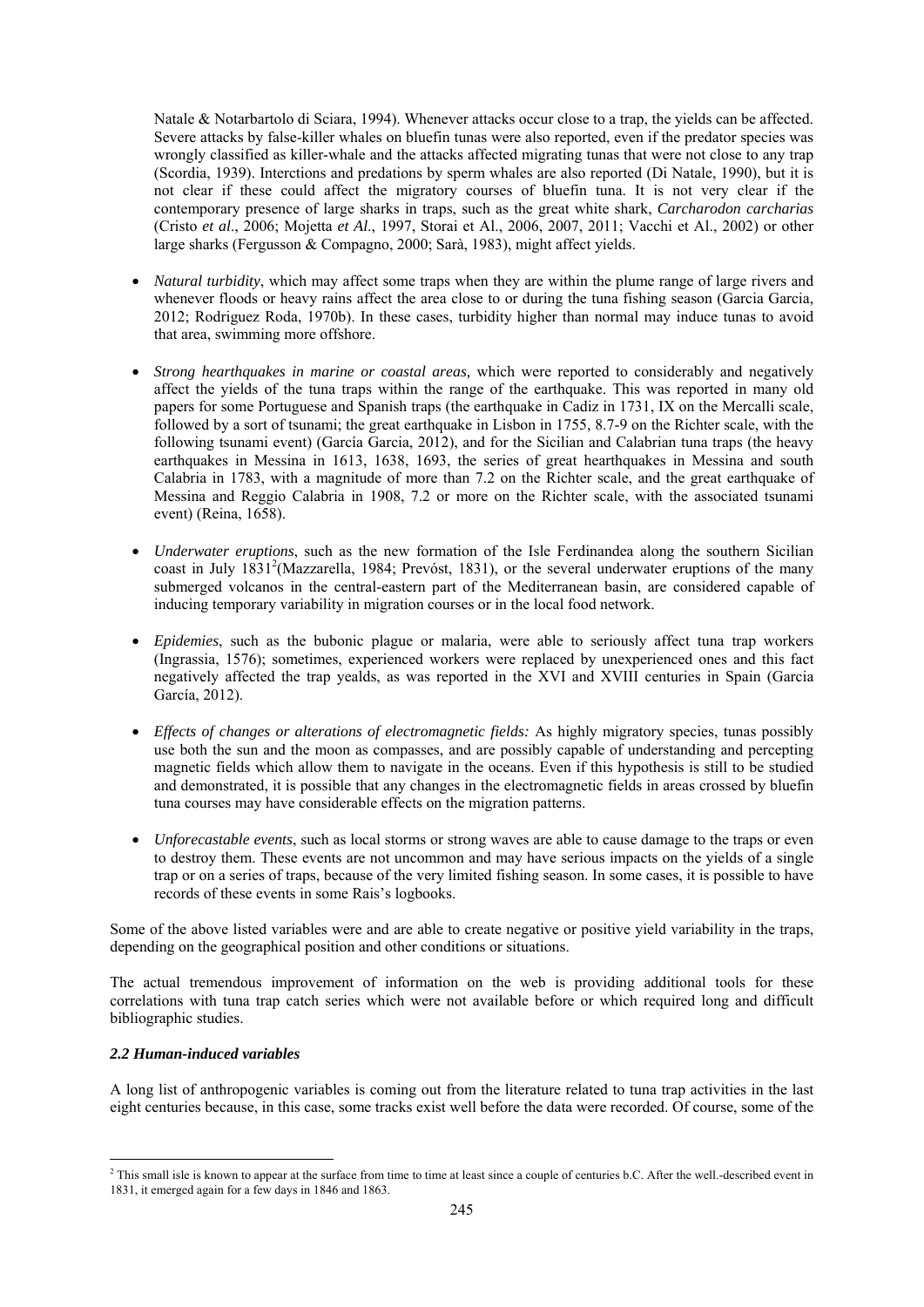following variables are more relevant or more frequent than others, but they were all able to affect (usually in a negative manner) the yield of the single fishing operations or the yearly activity of the traps.

- *Mistakes in setting and positioning the trap* were more common than it usually thought; they may happen when a new Rais had to take over the management of a given trap or whenever a Rais decided to change the previous position of the trap for any reason. When a trap was set in a wrong position, then it was impossible to change the setting in time during the same fishing season and the whole season might be fully or partly compromised in terms of yield. These events have also occurred in very recent times, in some traps (Favignana, in Sicily, in 2006).
- *Late or anticipated deployment of the trap,* which might be caused by many factors, including wrong choices or wrong interpretation of environmental or oceanographic conditions. In case of a late deployment, this fact might cause a negative variation in CPUE or CPU (yield), while an anticipated deployment does not necessarelly affect the yields in a negative way (might also positively influence the yearly catch), but more often it has negative economic effects on the activity, because of the higher labour costs.
- *Pollution:* There is considerable documented evidence on the effects of industrial pollution on tuna traps (e.g,: Portoscuso and Isola Piana in Sardinia, Santa Panagia and Magnisi in Sicilia are the most known), particularly when big industrial plants were settled near already existing traps. In the case of the tuna trap of Magnisi, active since 1336, and Santa Panagia, active since the XI century, located in the area immediately north of Syracuse (E. Sicily), both traps ended their fishering activity one after the other after WW II, when a huge chemichal plant was built in the area of Augusta and Priolo Gargallo, just a few miles north of the traps, along the "return" course of the bluefin tunas (Lippi Guidi, 1993; Russo, 1983; Siragusa, 1980). The tuna traps of Portoscuso (Sardinia) and Isola Piana – Carloforte (Isle of S. Pietro, Sardinia), active respectively since 1497 and 1698, were seriosly affected by the big industrial plant for aluminium located in Portovesme, just attached to Portoscuso. In these cases, the long and complex disputes are well documented by the mass of reports and expertise presented to various Courts. Old disputes in the same area concerned the water waste of several mines located inland close to the coast. In the case of the traps in Sardinia, pollution affected the course of "incoming" bluefin tunas (Anonimous, 1905; Caruso, 1974; Conte, 1985; Di Gregorio & Massoni-Novelli, 1992; Grassi, 1913; Greco, 1999, Levi Morenos, 1899, Mazzarelli, 1917; Parona, 1915; Roule, 1913; Roule & Thulet, 1912). Thanks to the more advanced waste treatment and depuration, the impact was smoothed in recent years and the traps are still active. The decreasing transparency (or the increasing turbidity) of many coastal waters along the Mediterranean coats or the eastern Atlantic coasts where traps were or are still active, caused by the increasing number of human settlements in coastal areas, is only suspected as one of the causes for inducing bluefin tunas swimming more offshore.
- *Anthropogenic noise:* Coastal and pelagic environments had a dramatic change from a physical point of view after the introduction of marine engines on ships and vessels since the second part of the XIX century, which are suspected for having caused behavioural changes in several pelagic species. In the case of tuna traps, there is the evidence about the impact of the underwater noise caused by the high number of hydrofoils and ferries crossing the shallow area between the city of Trapani and the Isle of Favignana (Western Sicily) on the yields obtained by the ancient tuna trap in Favignana (Sarà 1983, 1998; Sarà *et Al*., 2007), active since 1341, which ceased its activity in 2008 because of the too low yields. Well before the introduction of engines on ships, the increasing maritime activity in the port of Cadiz which was close to some tuna traps (due to the maritime activities to and from the American continent, shifted from Sevilla to Cadiz), caused a serious negative impact on tuna trap yields (Sarmiento Martin, 1757a). Highspeed ferries and pile-hammers used for building docks are also suspected to have impacts on bluefin tuna migration couses. The extraction of marine sands, mainly in coastal areas, for the supply purpose of the increasing demand of this material for building needs, as has been the case in the last decades, using very noisy marine equipment, may contribute to both noisy atmosphere and highly turbid waters where traps are set.
- *Underwater explosions.* This problem was mostly mentioned after the  $2<sup>nd</sup>$  World War, when important quantities of explosives were available for several people. Some fishermen used explosives in several coastal areas for illegally catching fish and this activity was carried out, with decreasing intensity, for at least more than two decades. When these explosions were made close to traps or along the incoming courses of tunas to traps, these are known to negatively affect the yield (Gangemi, 2011; Sarà, 1983). In more recent times, the development of oil exploration with underwater explosions made by air-guns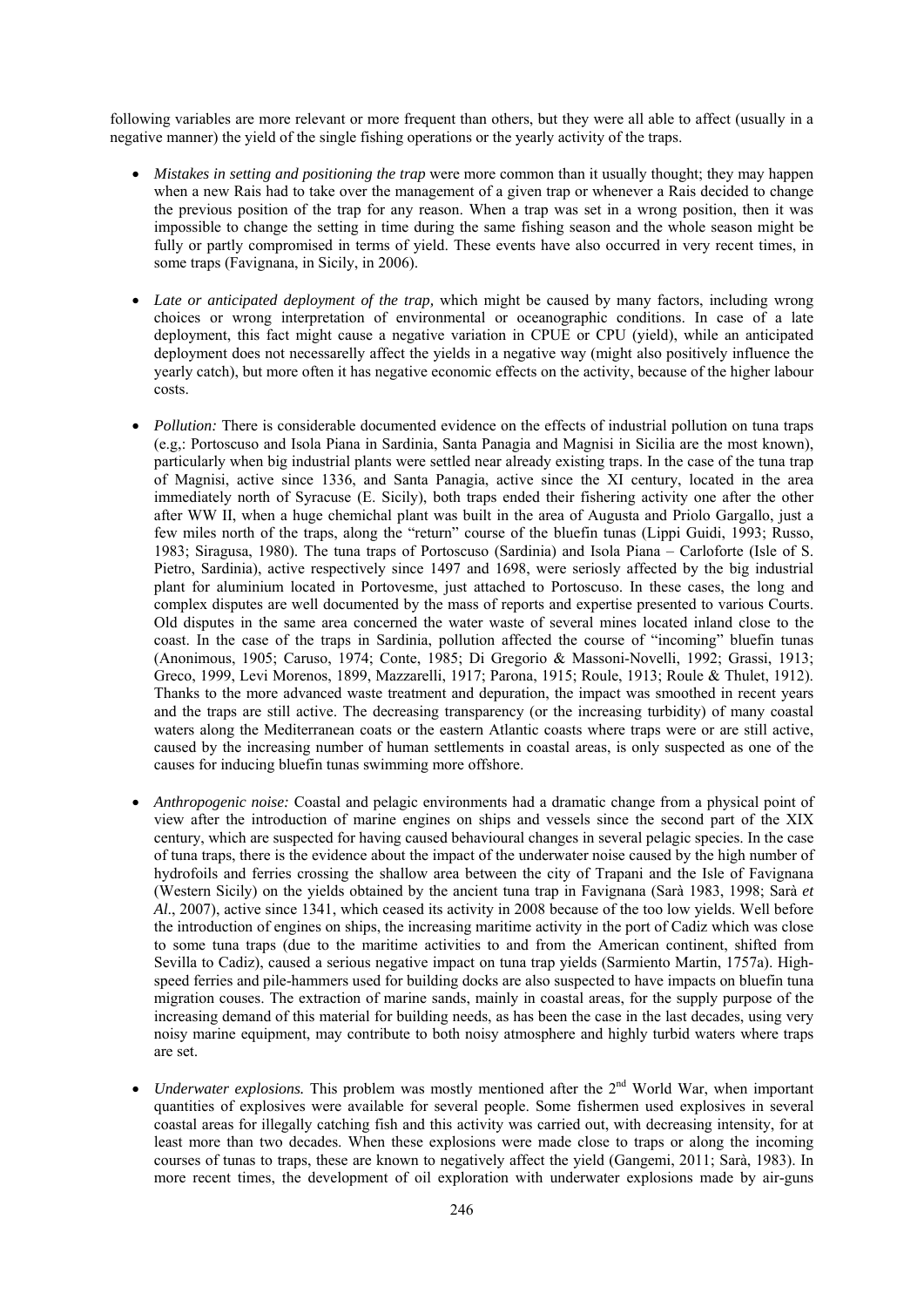should be also considered, but in this case no scientific information is available concerning the effects on bluefin tuna behaviour.

- *Alterations of the natural light conditions*: This is a particular type of anthropogenic alteration of a natural condition, caused by the presence of lights along coastal roads or harbours. The effect of coastal lights on nesting or newborn marine turtles is well known. The effects on bluefin tuna are only suspected by several fishermen, but have never been scientifically proved. Anecdotical stories report either a negative impact when coastal diffused lights are too close to a tuna trap or, or the opposite, i.e., higher yields when high-power lights are able to attract small pelagics and subsequently tunas, in areas along the course to the trap (Russo, 1913; Sanzo, 1927). This type of impact should have reasonably increased after 1960.
- *Impact caused by the fishery of juvenile tunas in the same area:* This is a recurrent topic in several papers, particularly concerning Italian traps, since the XVIII century to the first part of the XX century (Avolio Di Paola, 1805; Parona, 1919; Pavesi, 1889). In several cases, trap owners and some scientists claimed that the intense fishery of juvenile tunas in the areas near to the traps was causing a general decrease in yields in following years. In this case, the direct correlation is not easy to be found, either because it is very difficut to assess the quantities of juvenile tunas taken by the coastal artisanal fisheries (the data are usually missing from the reports), or because the population structure of bluefin tuna is still not fully identified and, as a consequence, it is difficult to assess the impact over a fraction of a population. At any rate, it is clear that the fishery of juvenile bluefin tuna is a very old problem.
- *Conflicts among traps:* This specific type of conflict was the origin of many papers and documents over the last five centuries, and possibly before. When the trap fishery was more practiced and the tuna traps were set along most of the Mediterranean coasts (but also in the Atlantic areas close to the Strait of Gibraltar and in the Black Sea) (**Figures 1** and **2**), the activity was conditioned by the tuna movements (possibly not only the migratory courses) along the coasts, with traps catching bluefin tunas which were thought "entering" into the Mediterranean Sea<sup>3</sup> and other traps catching those possibly "returning" to the Atlantic Ocean<sup>4</sup>. Those two main movements were made complicated by the "resident" tunas, those staying in the Mediterranean for more than one year, but traps were taking advantage of the main massive movements of pre-spawners, spawners and post-spawners, consequently were set one after the other in some areas (Parona, 1919; Pavesi, 1889). Setting a new trap before an already existing one along the course of the tunas was always considered to create a strong negative impact on the yield of the latter (Farrugio, 2012; Fernández-Duro, 1866; García García, 2012; González & Maroto, 1906; Gourret, 1894, Lippi Guidi, 2004; Molinari, 1912, Perrin, 1925; Siragusa, 1989; Tomaseti, 1837), inducing many disputes before the local Courts. Maybe the most famous is a dispute that occurred in Sicily just at the beginning of the XIX century, because the lawyers of the two parties (Avolio di Paola, 1805; D'Amico, 1816; Dorotea, 1863) wrote two books on this issue, providing one of the most complete descriptions of the trap fishery at that time. In most of the cases, the disputes were about the non-compliance with the minimum distance between traps established by the laws, usually not less than three nautical miles (Romeo, 1920), and several traps had serious economic problems (due to decreasing yields) for this reason. In some other cases, more common in Spain (Ortuño, 1842), the traditional set traps (the "almadraba de buche"<sup>5</sup> or the "almadraba de monteleva"<sup>6</sup>) had conflicts with traps operated by long beach seines (called "almadraba de vista" or "almadraba de tiro"<sup>7</sup>), which were not respecting the distances. More recently, the same conflicts took place within the Moroccan Atlantic coast where the Fisheries Authorities succeeded to manage the concerned coastal line (from Rabat to Tangiers) to fit almost 20 traps, through an appropriate allocation of positions, respecting agreed distances between each trap and their contiguous ones.
- *Conflicts with other fishing gears:* These problems are quite often generally referred to (i.e., with artisanal or trawl fisheries), but in some cases they are specifically identified (Avolio di Paola, 1805; D'Amico, 1816; Garcia Garcia, 2012; Turrel, 1872, 1875). Usually, there are references to the purse seine fisheries for small pelagics, which are considered capable of disturbing the tunas while feeding close to a trap. In some cases, driftnets used close to the traps are reported to interfere, causing a yield decrease, since the

1

<sup>&</sup>lt;sup>3</sup> These traps were called "di corsa" in Italian and "derecho" or "de paso" in Spanish.<br><sup>4</sup> These traps were called "di ritorno" in Italian and "retorno" or "revies"

<sup>&</sup>lt;sup>4</sup> These traps were called "di ritorno" in Italian and "retorno" or "revés"

This type of tuna trap was a mixset system, with a part of set nets and one or more mobile nets, manouvered by small vessels close to the entrance, having the role of pushing the tuna school into the inner part of the trap. These nets are not used nowadays. 6

<sup>&</sup>lt;sup>6</sup> This type of tuna trap is made only by nets fixed to the seafloor, forming a complex of chambers; the tuna traps used in the last decades are all of this type.<br><sup>7</sup> These traps should be very common in the XVI century, because the first available image for the trap fishery (Braun and Hogenberg, 1572-

<sup>1598;</sup> Di Natale, in press) shows this method. These traps are not used anymore.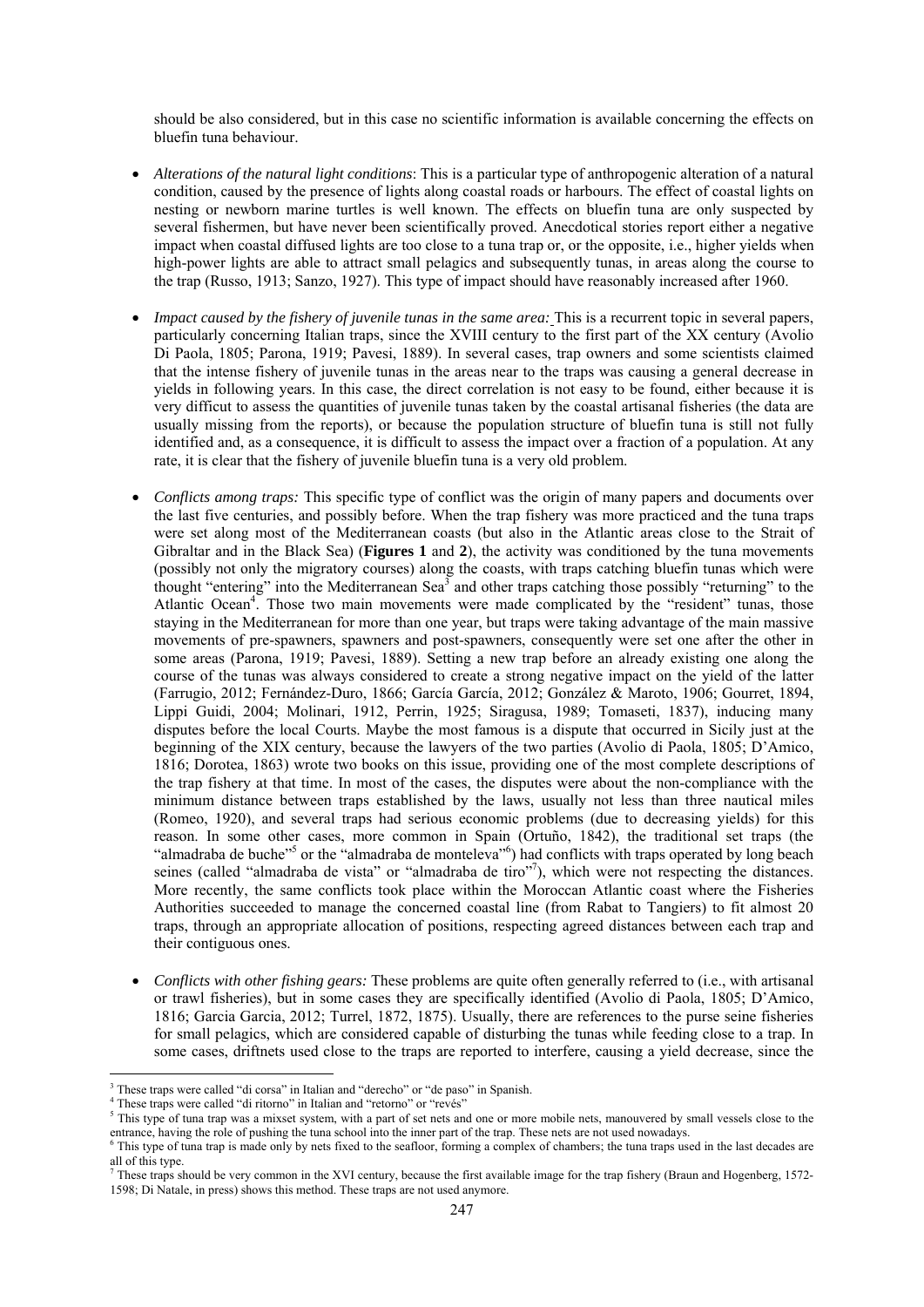XVIII century, particularly in Italy (Anon., 1850; Avolio di Paola, 1805; D'Amico, 1816; Russo, 1913; Sarà, 1998).

- *Staff and crew management conflicts*: These are variables able to seriously affect a fishing season. In the few cases whenever the history of a trap is fully available, these conflicts were not so rare, particularly when the salaries for the fishermen were extremely low and sometimes the crew reacted with local strikes, preventing the normal activity of the trap. More often, there were conflicts between the trap owner and the Rais, or between the old Rais and the new coming one, with direct effects on the fishing activities and their yields. In some case, the tuna trap workers prevented relevant technological changes of the gear type; two cases are known, thanks to the description provided by Sarmiento Martin (1757a): in Conil (1727) and in Zahara (1746) the substitution of the tuna beach seine ("almadraba de tiro") with a set tuna trap ("almadraba de buche") was prevented by serious riots, because these changes would be able to reduce the number of workers necessary for operating the traps, then consequently inducing social and economic problems in the village.
- *Lack of experienced staff*: this problem happened several times in various traps, as a consequence of attacks by pirates or economic problems, when the trap owner was forced to use workers coming from the agriculture sector (Gangemi, 2011), who were not traines sufficiently for any type of fishery. This problem caused less efficient activities during the fishing season and, as a consequence, lower yields.
- *Pirates, corsairs and war events*. The tuna trap fishery crosses a large range of centuries and pirates and corsairs have a long history as well. The coastal areas were obviously the most affected by the incursions of pirates, and the old towers close to the traps had very often a double role: observing the tuna movements nearby and observing vessels approaching the coast with hostile intentions. There are many documents about the effects of pirates and corsaires on the trap fishery (Altara, 2007, Bonaffini, 1983; Boscarino, 1963-64; Doneddu & Gangemi, 2000, Mazzarella & Zanca, 1979; Russo Petronilla, 1988), including the archives of the Duque of Medina Sidona (García García, 2012), and in some cases fishermen were taken as hostages by pirates or even killed, and in these and other cases it was sometimes impossible to carry out the fishery in some years. War events also affected the tuna trap fishing activities, both directly when war events occurred in the same area of a tuna trap, preventing or affecting the fishing activity, or indirectly when tuna trap workers were kept or forced to enroll in the army, then substituted by inexperienced workers.
- *Economic and financial problems*: As usually happens in all economic activities, economic issues also have a direct impact on the tuna trap industry (Farina, 1931; Fortini, 1923; Leach, 1928; Gangemi, 2011; Lentini, 1986; Lippi Guidi, 2004; Navarro Sainz, 1988; Russo, 1947; Savarino, 1960; Siragusa, 1980; Sorbello, 2010; Vial & Revelli, 1767). Going through the long history of this fishery, it is possible to identify many economic factors which had serious effects on the fishing activity, sometimes imposing period of closures or very marginal activity in some years:
	- a) Shortage of funds after paying high taxex or tributes after one year of high yields followed by one year of low yields;
	- b) Economic problems of the owner, caused by various activities other than the fishery (bankruptcy, family economic problems, gambling, etc.);
	- c) Inheritance disputes within the owner's family;
	- d) Lack of an economic agreement with the crew (see also the previous point on "Staff and crew management problems");
	- e) Economic problems induced by the market; these were particularly visible at the end of the XIX century and at the beginning of the XX century, when the concurrence of cheaper bluefin tuna coming from the Spanish traps caused serious problems to some Italian traps.
- *Unreliable or manipulated catch statistics*: Even tuna trap catch statistics show problems whenever it is possible to access all the full documents of a given trap, including the personal notes of the main managers of the activity, the notes taken by the "Rais" are usually the most complete, including even the by-catch, the home-register carefully written by the tuna trap administrator ("razionale" in Italian<sup>8</sup>), including all costs and revenues, but not the small fish distributed to the crew and the workers, and the official catch statistics prepared for tax purposes, which were usually lower than all the others. From a bluefin tuna fishery point of view, the home register is usually the best document to consider, when

<u>.</u>

<sup>&</sup>lt;sup>8</sup> It was not possible to find any other definition for this role in any language other than Italian.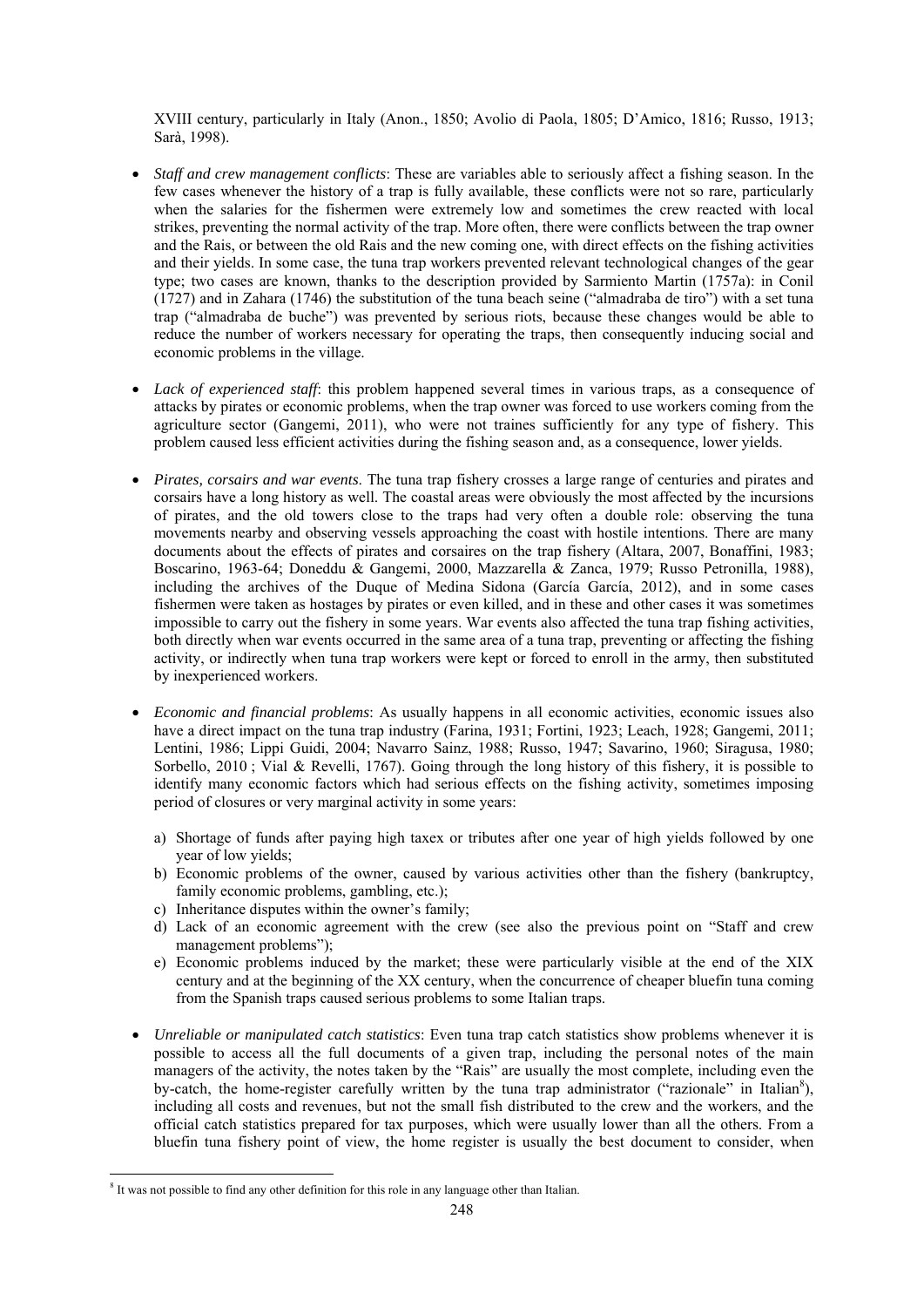available. If all documents are available (and this fact happens very rarely), even if for a limited number of years, it is possible to develop correction factors or get a better overview of the trap fishery.

# *2.3 Technological variables*

In the case of tuna traps, there is no technological creeping in recent decades, contrary to what is occurring in most of the fishing activities and fisheries.

However, tuna traps were always considered as a unique typology of fishing gear, and it is not the case. As a matter of fact, as is known since at least five centuries (Abad Cerdán, 2003; Di Natale, 2012b; García Vargas & Florido del Corral, 2010; Rodiguez Santamaria, 1929, 1923; Sañez Reguart, 1791; Vargas *et Al*., 2010), there were at least five main types of tuna traps, while at the moment only the two last types reported on the list are used, as mentioned before:

- *Tuna beach seine,* with several variables, which was the first represented on an etching (XVI century), and that was possibly one of the most widely used for many years. In some cases, the trap was used as a traditional beach seine; in others, only one of the ropes was on the beach, while the other was kept on board a small vessel; in some other cases, two nets were used, one behind the other (**Figure 3**);
- *Tuna boat seine,* with several variables. There is evidence of this fishery at least up to the end of the XVIII century, sometimes with several boats engaged for the same fishing operation (**Figure 4**);
- *Mix type tuna trap*, formed by a set net, with a mobile part manoeuvred by one or more vessels. In this case, in some traps it was also possible to change the position of the entrance of the trap according to the period/season of the year. Several variables are known (**Figure 5**);
- *Small set-type tuna trap used in the northeastern Adriatic Sea,* which had one single chamber, a mobile closure and where tunas were spotted by an observer on the top of a long pole. These traps were used to catch small-medium size tunas along the coasts, between the second part of the XIX century and the first part of the XX century (**Figure 6)**;
- *Traditional set-type tuna trap,* anchored to the bottom, with several chambers of various size, which is used close to the shore for medium and large tunas. It is in use since at least five centuries ago and there are infinite variables. Usually, many scientists refer only to this type of trap (**Figure 7**).
- *Traditional small set-type of tuna trap*<sup>9</sup>, always anchored to the bottom, with a smaller number of chambers and set close to the coast, which target a variety of species and not only bluefin tuna; in some places, both type of set traps, one in marginal seasons and the other during the main passage (**Figure 8**).

Defining, when possible, the type of tuna trap which produced the yields in each series will help in better understanding the CPUEs.

## *2.4 Position variables*

When tuna traps were numerous and distributed all along the coast, the position was also very important. There are three main variables to be taken into account:

- Position in relation to the tuna movements, with two sub-variables:
	- tuna traps targeting fish entering into the Mediterranean or going to the spawning grounds
	- tuna traps targeting fish after spawning or leaving the Mediterranean Sea.
- Position in relation with the target, with two sub-variables:
	- tuna traps targeting adults (see the previous point)
	- tuna traps targeting small-medium tunas
- Position of the tuna trap with reference to other tuna traps. If a tuna trap was set after or before another trap along the same course of the bluefin tuna, this possibly had an impact on the yield. In some areas the

<sup>&</sup>lt;u>.</u> 9 This type of trap is called "tonnarella" in Italian.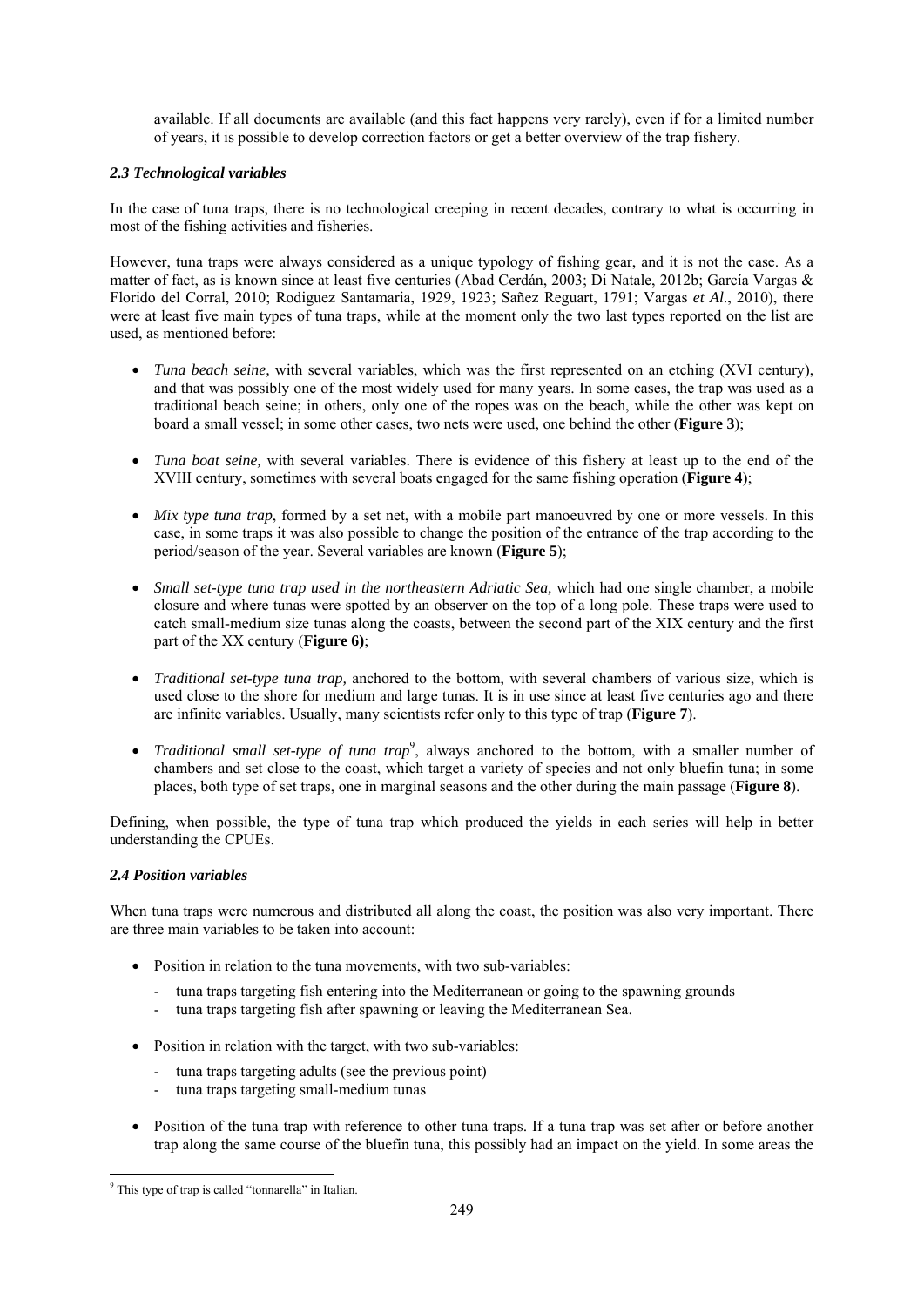density of traps was high. In some areas the traps belonged to the same owner and so, from a commercial point of view, their yields only created additional income, independently from the single yield.

#### *2.5 Impact of regulatory measures*

Whenever regulations or specific rules for tuna traps have been enforced, some of them may have impacts on the yields. This happened at times in the past when some traps were stopped by courts for various reasons or, more recently, after the adoption of the ICCAT Multi-annual Recovery Plan for Bluefin Tuna, which set a quota for each ICCAT Contracting Party, Cooperating non-Contracting Party, Entity or Fishing Entity (CPC) concerned. To enforce ICCAT Recommendation 98-05 and subsequent Recommendations (Rec.00-09, Rec.02-08; Rec.06- 05, Rec.08-05, Rec.09-06 and Rec.10-04), some ICCAT CPCs established specific catch limits for tuna traps and these, of course, limited their annual yield. This is a very important factor to be taken into account when analysing the annual CPUEs for the tuna trap.

Another factor to be considered in terms of yields is the minimum size limit adopted by ICCAT, which partly limited the yields in those traps that usually have some small adults in their catch. In these cases, the impact might be relevant, when the presence of small adults (usually between 24 to 30 kg) prevents the full harvesting of the bluefin tunas in the death chamber if the trap crew is not able to separate these undersize tunas from the larger tuna. This is due to the lack of reference to tuna traps when the tolerace of undersize catch was established by Rec.08-05 and Rec.10-04. At the same time, the minimum catch limit affects the small tuna traps still active, because these were mostly targeting undersize tunas.

#### **3. Conclusion**

This review of the most relevant factors which may be able to impact the yields of the tuna traps shows very clearly the very high complexity of this ancient fishery and the strict limits we all have to precisely assess the CPUE data from tuna traps.

Not all the factors listed above can be easily detected or identified, since some of the data are extremely difficult to find, while for others very complex research is needed.

Reducing uncertainties and biases for a better understanding of this ancient fishery is a long and complex task. Data should be possibly analysed trap by trap and then for each trap it should be necessary to track its history for better detecting the most relevant factors to be considered for a refined standardisation.

This will require a very long time and considerable effort, but the tuna trap fishery may possibly deserve this, because it may be the only opportunity we have to understand the fluctuations of bluefin tuna throughout the last five centuries at least.

In the meantime, more simple analyses are always possible, but taking into account that they can describe only the yield over the years, while fluctuations can be detected only by a very serious analytical and historical work, able to exclude or include the various factors.

#### **4. Acknowledgments**

This work was carried out under the provision of the ICCAT Atlantic-wide Research Programme for Bluefin Tuna (GBYP), co-funded by the European Union (grant SI2/585616), by several other ICCAT CPCs, the ICCAT Secretariat and by other entities (see http://www.iccat.int/GBYP/en/Budget.htm). The content of this paper does not necessarily reflect the point of view of ICCAT or of the other funders, which have no responsibility for its content, nor does it necessarily reflect the views of the funders, and in no way anticipates the Commission's future policy in this area.

### **5. Bibliography**

Abad Cerdán R., 2003, Las almadrabas de Almería. http://marenostrum.org/pesca/almadrabas/index.htm

Adams W.M., 1883, A popular history of fisheries and fishermen in all countries, from the earliest times. Intern. Fish. Exib. Lit., Handbook 1, part 1: 18-19.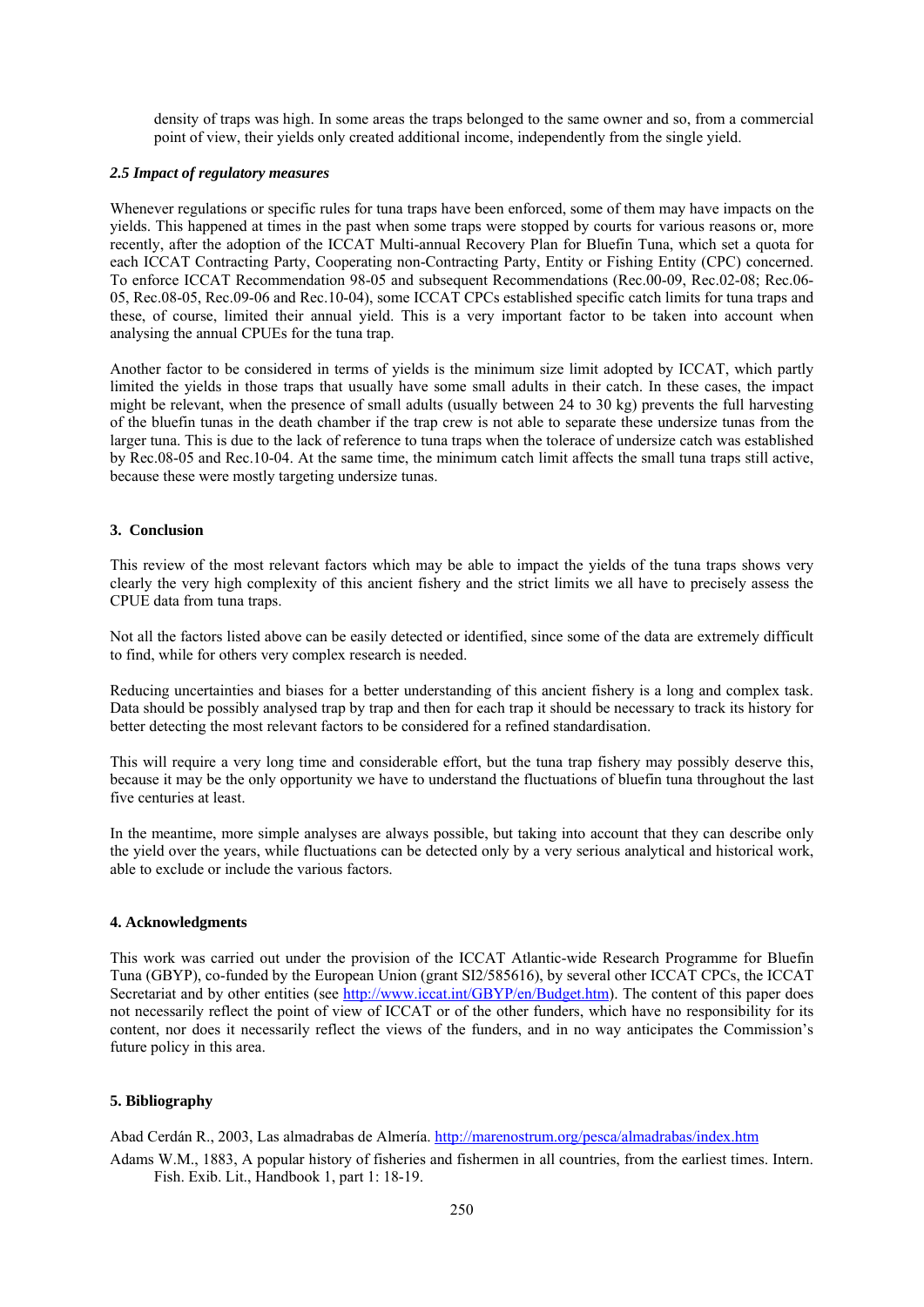- Altara E., 2007, Guida alle torri costiere della Sardegna. 1000 anni d'incursioni barbaresche. Graf. Calosci, Cortona: 1-279
- Anon., 1850?, Sul divieto degli ordegni da pesca denominati alalungare. Memoria dei proprietari delle tonnare di Sicilia. Palermo: 1-13.
- Anon. 1905, Raccolta di documenti e sentenze di Tribunali comprovanti il danno che arrecano le acque torbide e i gettiti di detriti e le variazioni del lido alla pesca del tonno nelle Tonnare di Porto Paglia e Porto Scuso. Tipografia Coop. Leonina, Roma: 1-72.
- Anon., 2009a. Report of the World Symposium for the Study into the Stock Fluctuation of Northern Bluefin Tunas (*Thunnus thynnus* and *Thunnus orientalis*), Including the Historical Periods (Santander, Spain, April 22 to 24, 2008). Collect. Vol. Sci. Pap. ICCAT, 63: 1-49.
- Aubet M.E., 1987, Tiro y las colonias fenicias de Occidente, Edicions Bellaterra, Barcelona: 1-323.
- Avolio Di Paola F., 1805, Delle Leggi Siciliane intorno alla Pesca. Reale Stamperia, Palermo: 1-239.
- Azcoytia C., 2007b, Historia de las almadrabas y salazones en el sur de España. http://www.historiacocina.com/historia/garum/almadrabas.html
- Azcoytia C., 2007b, Historia del atún en el Mediterráneo. http://www.historiacocina.com/historia/garum/atun.html
- Azcoytia C., 2007c, Historia y elaboración del Garum.

http://www.historiacocina.com/historia/articulos/garum.htm

- Azcoytia C., 2008, Baelo Claudia (Cadiz), la mayor factoría de salazones y manifactura de garum de la Hispania Romana. http://www.historiacocina.com/paises/articulos/baelo/index.htm
- Azcoytia C., 2009, Lixus (Larache, Marruecos), la mas alejada factoría de garum y salazones de Roma. http://www.historiacocina.com/historia/garum/lixus.htm
- Azcoytia C., 2011, Historia de las almadrabas y los salazones en el sur y levante de España entre los siglos XIII y XX. http://www.historiacocina.com/historia/garum/salazonescervantes.htm
- Bacci G.M., 1982, Antico insediamento per la pesca e la lavorazione del tonno presso Portopalo. Kokalos, F. Serra Ed., Roma, 28-29: 345-347.
- Baskett J.N., 1899, The story of the fishes. New York: 1-268.
- Bekker-Nielsen T. (ed.), 2005, Ancient fishing and fish processing in the Black Sea Region. Aarus University Press, Aarus.
- Bekker-Nielsen T., Bernal Casasola D. (ed.), 2010, Ancient Nets and Fishing Gear. Proceedings of the International Workshop on "Nets and Fishing Gear in Classic Antiquity: a first approach". Univer. Cadiz, Serv. Publicaciones and Aarhus University Press, Cadiz, Nov. 15-17, 2007.
- Ben Lazreg N., Bonifay M., Drine A., Trousset P., 1995, Production ed commercialisation des salsamenta de l'Afrique ancienne. Actes VI colloque Hist. Et Archéol., de l'Afrique (Pau, 25-29 Octobre 1993), CTHS, Paris: 103-142.
- Bernard Casasola D., 2009, Arqueología de la pesca en el Estrecho de Gibraltar : de la prehistoria al fin del mundo antiguo. Universidad de cadiz, Serv. Publ., Cadiz.
- Bonaffini G., 1983, La Sicilia ed i barbareschi. Incursioni corsare e riscatto degli schiavi (1570-1606). IIa Palma, Palermo.
- Boscarino S., 1963-64, La Torre di Vendicari, Quaderni di Disegno, Università di Catania.
- Braun G., Hogenberg F., 1572-1617, Civitates Orbis Terrarum. Colonia: 340 tabl.
- Caballero Alfonso Á.M., 2011, Recent and historical variability effects on the population dynamics of several marine species. Thesis Doctoral. Departamento de Biologia, Universidad de Las Palmas de Gran Canaria: 1-271
- Caballero-Alfonso A.M., Ganzedo U., Zorita E., Ibarra-Berastegi G., Sáenz J., Ezcurra A., Trujillo-Santana A., Santana del Pino A., Castro-Hernández J.J., 2012, Climate and historic fluctuations in the Gibraltar Strait and western Mediterranean. Presented at the ICCAT-GBYP Symposium on Trap Fishery for Bluefin Tuna, Tangier (23-25 May 2011). Collect. Vol. Sci. Pap. ICCAT, 67(1) (in this volume) (PowerPoint presentation only available on DVD with Vol. 67).
- Campos J.M., Péres J.A., Vidal N., 1999, Las cetariae del litoral onubense en época romana. Publ. Diput. Prov. Cadiz., Huelva.
- Caruso I., 1974, Relazione dei periti giudiziari sulla causa tra Portopaglia e Portoscuso contro la Societá Malfidano.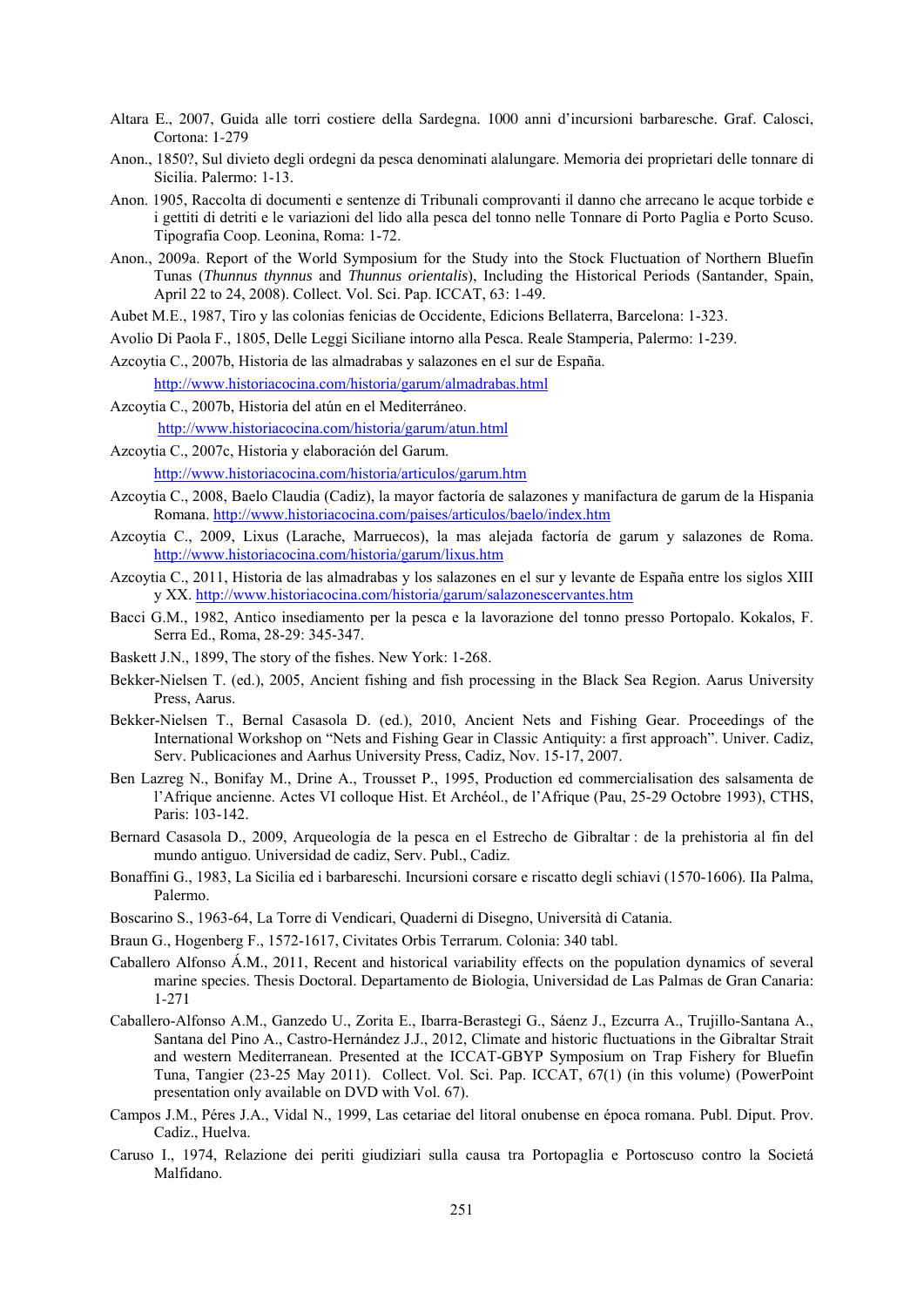Consolo V., 1987, La pesca del tonno in Sicilia. Sellerio Ed., Palermo: 1-203.

- Conte G., 1985 Addio amico tonno. Indagine sulle tonnare di Portopaglia, Portoscuso e Isola Piana dal XIV secolo ai giorni nostri. Edizioni della Torre, Cagliari: 1-135.
- Corwin G., 1929, A bibliography of the Tunas. Div. Fish and Game California, Fishery Bullettin n. 22: 1-103.
- Cristo B., Storai T., Zuffa M., Zinzula L., Floris A., 2006, Presenza di *Carcharodon carcharias* (Chondrichthyes, Lamnidae) nelle acque sarde (Mediterraneo centrale). Biol. Mar. Medit., 13: 266–267.
- Curtis R., 1988, Spanish trade in salted fish products in the 1st and 2nd centuries AD. Intern. Journ. Naut. Arch. Underw. Explor., 17(3): 205-210.
- Curtis R.I., 2005, Sources for production and trade of Greek and Roman processed fish. In: Ancient fishing and fish processing in the Black Sea Region. Aarus University Press, Aarus: 31-46.
- D'Amico F.C., 1816, Osservazioni pratiche intorno alla pesca, corso e cammino de' tonni. Società Tipografica, Messina: 1-164.1925,
- D'Ancona U., 1925, La pesca del tonno nel Quarnero. Rivista Marittima, nov.: 493.
- D'Ancona U., 1927, Biologie générale. Distribution géographique et migrations des organismes animaux et végétaux de la Méditerranée. Proc.-Verb. Comm. Expl. Médit. 2: 108-109.
- D'Angelo M., 1985, Vincenzo Florio, mercante-imprenditore (1799-1868). Atti Conv. studi: Il Mezzoggiorno d'Italia, Bari.
- D'Anzuso G.L., Zinna E., 1987, La Mattanza: il ritorno di Ulisse. Giuseppe Maimone Ed., Catania: 1:105.
- Dean J.M., Addis P., Cau A., 2003, Sustainable fishing in the Mediterranean for Bluefin tuna: a case study of ancestral fishing technologies and contemporary practices. Workshop on farming, Management and conservation of bluefin Tuna, 2003, Istanbul: 102-117.
- Dean J.M., Addis P., Cau A., 2005, Mediterranean bluefin tuna: an ancient fishery copes with modern demands. http://mareblucamogli.com/mediterranean\_bluefin\_tuna.htm
- Dean J.M., Andrushchenko I. and Neilson J.D., 2012, The western Atlantic bluefin tuna trap fishery. ICCAT-GBYP Symposium on Trap Fishery for Bluefin Tuna, Tangier, 23-25 May 2011. Collect. Vol. Sci. Pap. ICCAT,  $67(1)$  (in this volume).
- De Arriaga R., 1934, La industria pesquera marítima. s.i., Madrid: 1-64.
- De Bragança C. (Dom), 1899, A pesca do atun no Algarve en 1898. Resultados Investigações scientificas feitas a bordo do yacht « Amelia ». Pescas maritima. I. A pesca do atum en Algarve em 1898. Lisboa: 1-104.
- Delefosse S., 1999, Analyse numérique des séries historiques de thon rouge provenant des madragues méditerranéennes. Rapport de DEA. Université Paris VI, Paris.
- Deveriyan K., 1915, Balih ve Bahhçilik. Kafih Hakuk Muhlfin Hadur, Dumhadis, Istanbul (in Ottoman) : 1-440 + 60.
- Deveryian K., 1926 Pêche et Pêcheries en Turquie. Imprimerie de l'Administration de la Dette Publique Ottomane, Istanbul : 1-480.
- Di Gregorio, F., Massoli-Novelli, R. 1992. Geological impact of some tailings dams in Sardinia, Italy. Environ. Geol. 19: 147-153.
- Di Natale A, 2007, I cambi climatici nel Mediterraneo: modificazioni della struttura della pesca e possibili adattamenti. Cambiamenti Climatici: Conferenza Nazionale, MATTM, 20/07/2007, Brindisi: 22 p.
- Di Natale A, 2012a, Literature on the Eastern Atlantic and Mediterranean Tuna Trap Fishery. ICCAT-GBYP Symposium on Trap Fishery for Bluefin Tuna, Tangier (23-25 May 2011). Collect. Vol. Sci. Pap. ICCAT,  $67(1)$  (in this volume).
- Di Natale A., 2012b, The iconography of tuna traps: Essential information for the understanding of the technological evolution of this ancient fishery. ICCAT-GBYP Symposium on Trap Fishery for Bluefin Tuna, Tangier (23-25 May 2011). Collect. Vol. Sci. Pap. ICCAT, 67(1) (in this volume).
- Di Natale A., Mangano A., 1983, Killer whale, *Orcinus orca* (Linnaeus) and false-killer whale, *Pseudorca crassidens* Owen, in the Italian seas. CIESM, Rapp.Comm. Int.Mer Médit., 28(5): 181-182.
- Di Natale A, Notarbartolo di Sciara G., 1994, A review of the passive fishing nets and traps used in the Mediterranean Sea and of their Cetacean by-catch. In: Gillnets and Cetaceans. IUCN-IWC Workshop on Cetacean Mortality, La Jolla (USA), Oct. 1990. Rep. Int. Whal. Commn. (Special Issue), 15: 189-202.
- Doneddu G.,Gangemi M. (ed.), 2000, La pesca nel Mediterraneo occidentale, secoli XVI XVIII. Atti Convegno di Studi, 23-24 September 1994, Bosa. Ist. Storia Economica, Università di Bari, Puglia Grafica Sud, Bari, X : 1-255.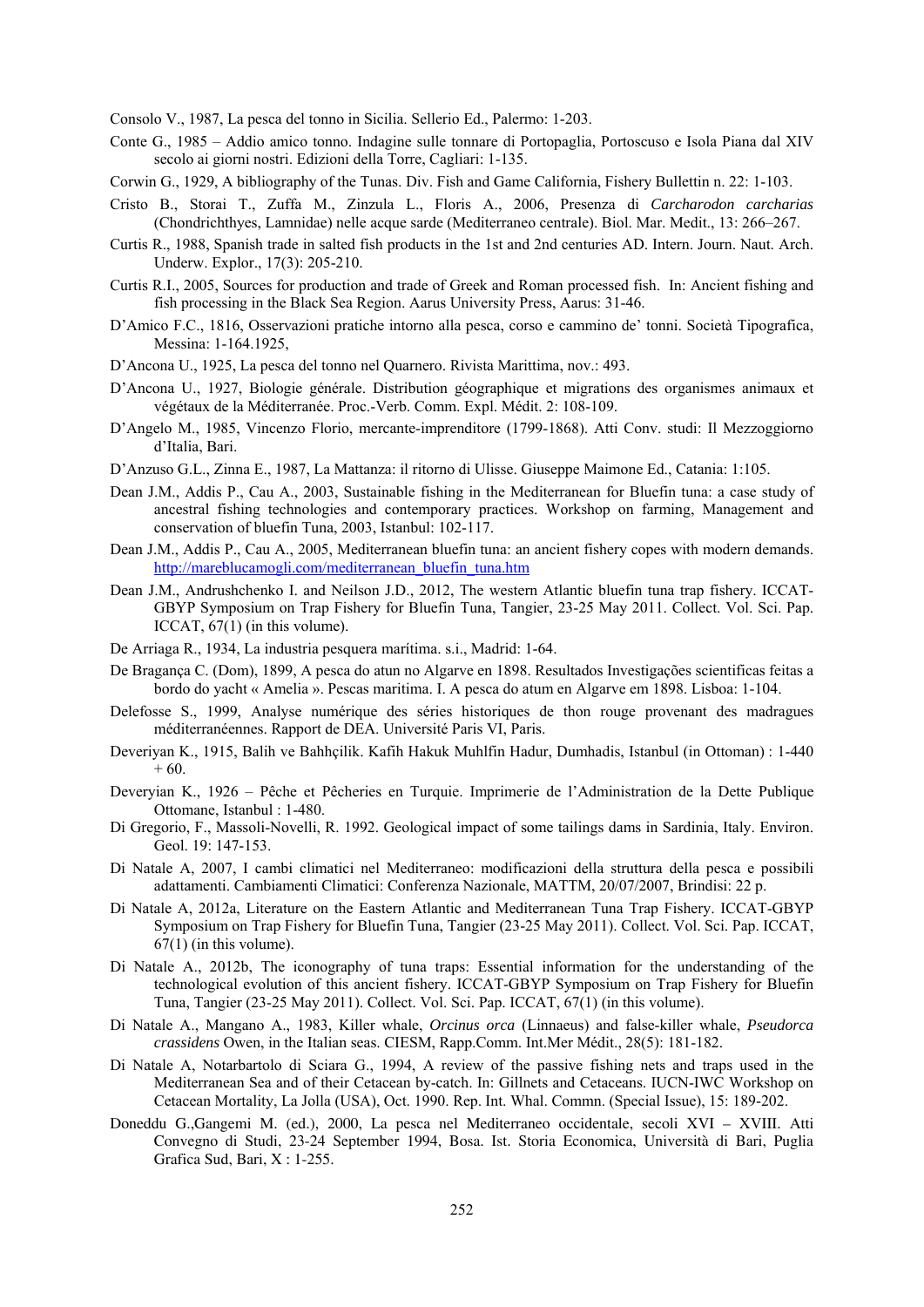- Dorotea L., 1863, Sommario storico dell'alieutica che si esercita nelle aree meridionali e della legislazione correlativa alla stessa. Tip. F. Vitale, Napoli: 1-48.
- Doumenge F. 1998 L'histoire des pêches thonières. Collect. Vol. Sci. Pap. ICCAT, 50: 753-802.

Doumenge F. 1999, La storia delle pesche tonniere. Biol. Mar. Medit., 6(2): 107-148.

- Dumont J., 1976-77, La pêche du thon à Byzance à l'epoque hellénistique. REA 78-79 : 96-119.
- Dumont J., 1981 Halieutika. Recherches sur la pêche dans l'antiquité greque. Doct. Let., Paris VI, Histoire, 4 vol.: 1-1298.
- Edmondson J.C., 1987, Two industries in Roman Lusitania: mining and garum production. BAR Int. Ser., 362, Oxford.
- Eschilo, 472 b.C., Persiani. Athens: 422-428
- Esopo F., 1592, Piscatorius. In : Aesopi Phrygis et Aliorum Fabulae. Elegantissimis Iconibus in gratiam studiose iuventutis illustrate, pluribusq. aucte, & diligentius quam ante hac emendata. Com Indice locupletissimo. Ioannen Fiorinam, Firenze: 282.
- Fage L., 1924, Les fluctuations de la pêche du thon rouge sur les côtes du Portugal. Bul. Soc. Oceanogr., 4 (15): 366-367.
- Farina L., 1931, L'attuale crisi dell'industria delle tonnare. Boll. Pesca Piscic. Idrobiol., VII: 652-659.
- Farrugio H., 2012, Données historiques sur les anciennes madragues françaises de Méditerranée. ICCAT-GBYP Symposium on Trap Fishery for Bluefin Tuna, Tangier (23-25 May 2011). Collect. Vol. Sci. Pap. ICCAT, 67 (in this volume).
- Fergusson I.K., Compagno L.J.V., 2000. Distributional note on the dusky shark *Carcharhinus obscurus* from the Mediterranean Sea, with first record from the Maltese Islands. In: Séret, B., Sire, J.Y. (Eds.), Proceedings of the 3rd European Elasmobranch Association Meeting, Boulogne-sur-Mer, France: 57-65.
- Fernández-Duro C., 1866, Almadrabas. Reseña histórica de su empleo en las costas de España y reglamento para su régimen. Tip. Estrada, Díaz y López, Madrid: 1+108+3 tab.
- Fernandez Gómez F., Yaňez Polo M.A., Hurtado Rodriguez L., 2007, Las Almadrabas del Atún Rojo en Conil de la Frontera y Aguas Atlanticas del Estrecho desde la antigűedad hasta nuestros dias. UNESCO Proyecto Oceanus, Fundacion Toro Albalá, Còrdoba: 1-174.
- Fonteneau A., 2009, Atlantic bluefin tuna: 100 centuries of fluctuating fisheries. Collect. Vol. Sci. Pap. ICCAT, 63: 51-68.
- Fortini P., 1923, Sulla diminuzione del prodotto della pesca nel compartimento marittimo di Palermo. Problemi Italiani, IV.
- Fromentin J.M., 2002a, Can stochastic variation in recruitment induce long-term fluctuation in the carrying capacity? Collect. Vol. Sci. Pap. ICCAT, 54: 985-981.
- Fromentin J.M., 2002b, Is the recruitment a key biological process in the hypothetical NAO-Atlantic tunas relationships? Collect. Vol. Sci. Pap. ICCAT, 54(4): 1008-1016.
- Fromentin J.M., 2002c, STROMBOLI. Spatial and temporal trends in the catch of Mediterranean bluefin tuna. Historical observations and latest inquires. EU-DG XIV contract 99/022.
- Fromentin J.M., 2003, The East Atlantic and Mediterranean bluefin tuna management: uncertainties and alternatives. Sc. Mar., 67: 51-62.
- Fromentin J.M., 2009, Lessons from the past: investigating historical data from bluefin tuna fisheries. Fish and Fisheries, 10 (2):197-216.
- Fromentin J.M., Fonteneau A., Farrugio H., 2000, Biological key reference points and natural long-term fluctuations: the case of the Atlantic bluefin tuna. Collect. Vol. Sci. Pap. ICCAT, 51(6): 2072-2084.
- Fromentin J.M., Kell L., 2008, Evaluation of the performance and robustness of VPA-based stock assessment and MSY-based management strategy to process error: the Atlantic bluefin tuna case study. Collect. Vol. Sci. Pap. ICCAT, 44(2): 491-506.
- Fromentin J.M., Farrugio H., 2011, The Gold Mine from the Atlantic Bluefin Tuna Trap Fisheries. Presented at the ICCAT-GBYP Symposium on Trap Fishery for Bluefin Tuna, Tangier (23-25 May 2011). Collect. Vol. Sci. Pap. ICCAT, 67(1) (in this volume) (PowerPoint presentation only available on DVD with Vol. 67).
- Gangemi M., 2011, La pesca nel Mezzogiorno tra otto e novecento: tonnare, pesci, spugne e coralli. Cacucci Ed., Bari, 1-214.
- García del Hojo J.J., 2002, Liberalizacíon y sobreexplotacíon pesquera en la Andalucía Atlantíca de la primera mitad del siglo XIX. Pub. Diput. Huelva.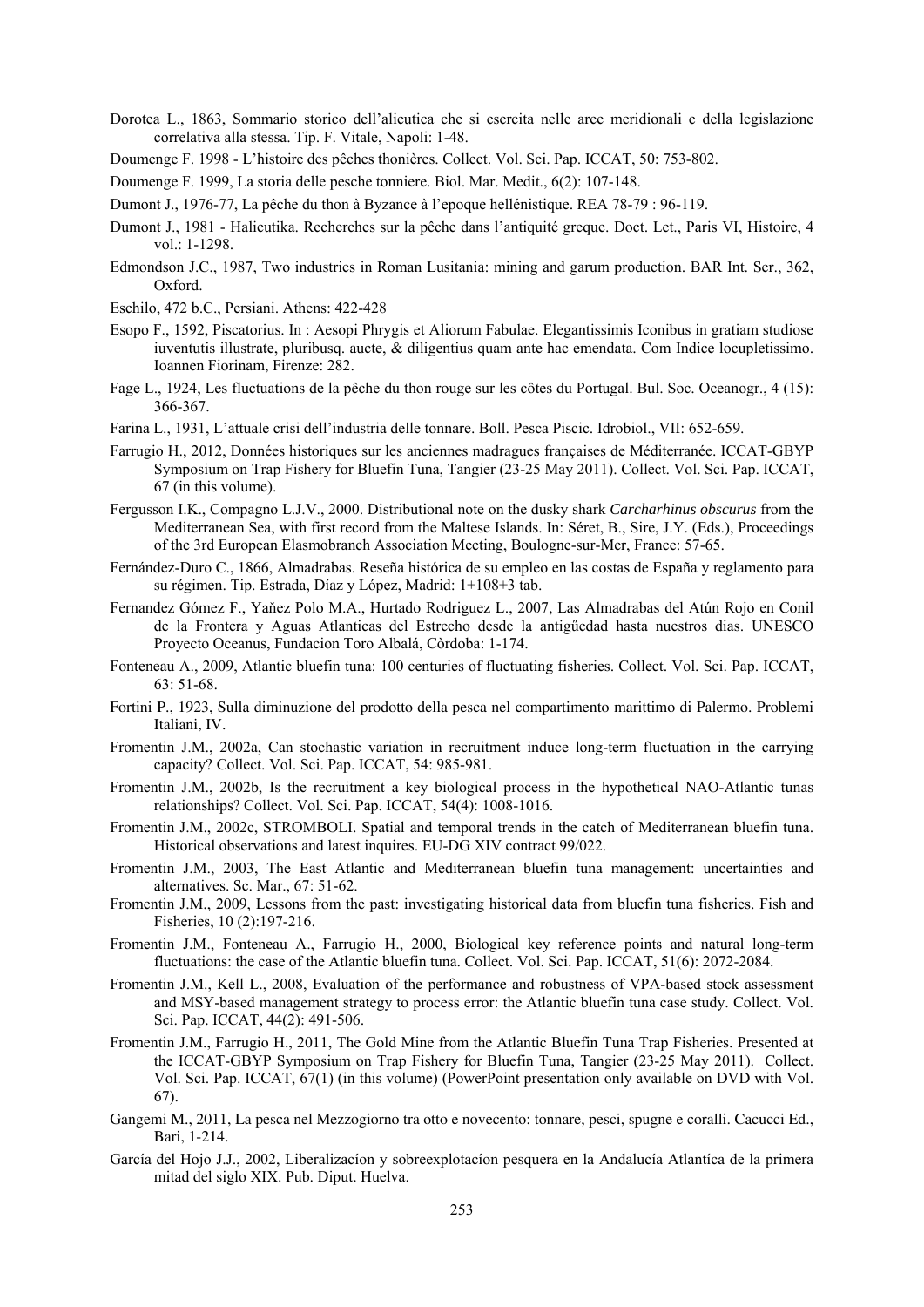- García García P., 2012, Las almadrabas de la costa andaluza bajo el dominio de la casa ducal de Medina Sidonia. Su tipología, sus producciones et sus problemáticas. ICCAT-GBYP Symposium on Trap Fishery for Bluefin Tuna, Tangier (23-25 May 2011). Collect. Vol. Sci. Pap. ICCAT, 67(1) (in this volume).
- García Vargas E., 2001, Pesca, sal y salazones en las ciudades fenicio-púnicas del sur de Iberia. J. Fenandez & B. Costa Eds., in: De la mar y de la tierra. Producciones y productos fenicio-púnicos. XV Jornadas de Arquelogía Fenicio-púnica, Ibiza, 2000. Trabajos del Museo arquelógico de Ibiza y Formentera, 47: 9-66.
- García Vargas E., Florido del Corral D., 2010, The origin and development of tuna fishing nets (Almadrabas). In: Ancient Nets and Fishing Gear. Proceedings of the International Workshop on "Nets and Fishing Gear in Classic Antiquity: a first approach". Univer. Cadiz, Serv. Publicaciones and Aarhus University Press, Cadiz, Nov. 15-17, 2007: 205-228.
- González F., Maroto C., 1906, Manual de legislación sobre la pesca marítima. Imp. del Asilo de Huérfanos del S.C. de Jesús, Madrid: VIII-1-686+1tab.
- Gourret P., 1894, Les madragues de Marseille. I. Ann. Mus. Hist. Nat. Marseille (Zool.), 4: 59-75.
- Grassi, B. 1913, Conflitto tra le tonnare Porto Paglia e Portoscuso contro la Società Anonima Malfidano. Ed. Corsi e Ciarlo, Genova.
- Greco S., 1999, Situazione e prospettive delle tonnare di Carloforte e Portoscuso. Civiltà del Mare, ICIMAR, Sassari, X (2).
- Herodotus, V b.C., Histroriae, lib.1 Ch. 62.
- Ingrassia G.F., 1576, Informazioni del pestifero e contagioso morbo. Palermo: 1-656.
- Karakulak F.S., Oray I.K., 2009, Remarks on the fluctuation of bluefin tuna catches in Turkish waters. Collect. Vol. Sci. Pap., ICCAT, 63: 153-160.
- Kideys A., 2004, History of marine populations in the Black Sea. Mediterranean History of Marine Animals Populations, HMAT-MED Meeting, Barcelona, 20-22 September: 1-48.
- Lagona S., 1990, Pesca ed attività connesse sulle coste dell'antica Turchia. Atti V Rassegna Archeol. Subac., Giardini-Naxos: 147-156.
- Leach L.H., 1928, Report on economic conditions in Portugal with notes on the financial tituation in Angola and Mozambique. Dept. Overseas Trade, London: 33.
- Lemos R.T., Gomes J.F., 2004, Do local environmental factors induce daily and yearly variability in bluefin tuna (*Thunnus thynnus*) trap catches? Ecol. Model. 177: 143-156.
- Lentini R., 1986, Economia e storia delle tonnare in Sicilia. In: La pesca del tonno in Sicilia. Sellerio Edit. Palermo: 32-53.
- Levi-Morenos D., 1899, Il conflitto tra l'industria peschereccia e mineraria in Sardegna. Neptunia, 14 (19-20): 239-252.
- Levine D., 2006, Tuna in ancient Greece. University of Arkansas, American Institute of Wine and Food, New York: 9 p.
- Li Greci F., 1981, Nota sui microgradienti termici osservati in acque coinvolte dal movimento del tonno, *Thunnus thynnus* (L.). Atti Conv. UU.OO. Risorse Biologiche ed Inquinamento Marino, CNR, Roma.
- Li Greci F., Berdar A., Riccobono F., 1991, Mattanza. Le tonnare messinesi scomparse. Edizioni G.M.B., Messina.
- Lippi Guidi A., 1993, Tonnare. Tonnaroti e malfaraggi della Sicilia sud-orientale. Ed. Zangarastampa, Siracusa.
- López Capont F., Armesto C., 1991, Seminario sobre Estadistica Ordenada. Las Estadisticas de Pesca de Túnidos del Padre Sarmiento. II Jornada del Banco de Datos. Universidade de Santiago de Compostela.
- Lopez Linage J., Arbex J.C., 1991, Pesquerias tradiciobales y conflictos ecológicos (1681-1794). Una selección de textos pioneros. Ministerio de Agricultura, Pesca y Alimentación, Madrid: 1-315.
- Marion A.F., 1894, Observations climatériques faites à la station zoologique d'Endoume pour servir à l'étude du régime des pêches régionales. Ann. Mus. Hist. Nat. Marseille (Zool.), 4: 20.
- Marion A.F., 1897, Notes sur les conditiones climatériques des années 1893, 1894, 1895 pour servire à la statistique des pêches des côtes de Marseille. Ann. Mus. Hist. Nat. Marseille (Zool.), 5: 5-8.
- Mastromarco G., 1988, La pesca del Tonno nella Grecia antica: dalla realtà quotidiana alla metafora politica. Rivista di cultura classica e medioevale, 1-2: 229-236.
- Mather F. J.III, Mason J. M., Jones A.C., 1995. Historical Document: Life History and Fisheries of Atlantic Bluefin Tuna. NOAA Technical Memorandum, NMFS-SEFSC, 370.
- Mazzarella S., 1984, Dell'Isola Ferdinandea e di altre cose. Ed. Sellerio, Palermo: 1-151.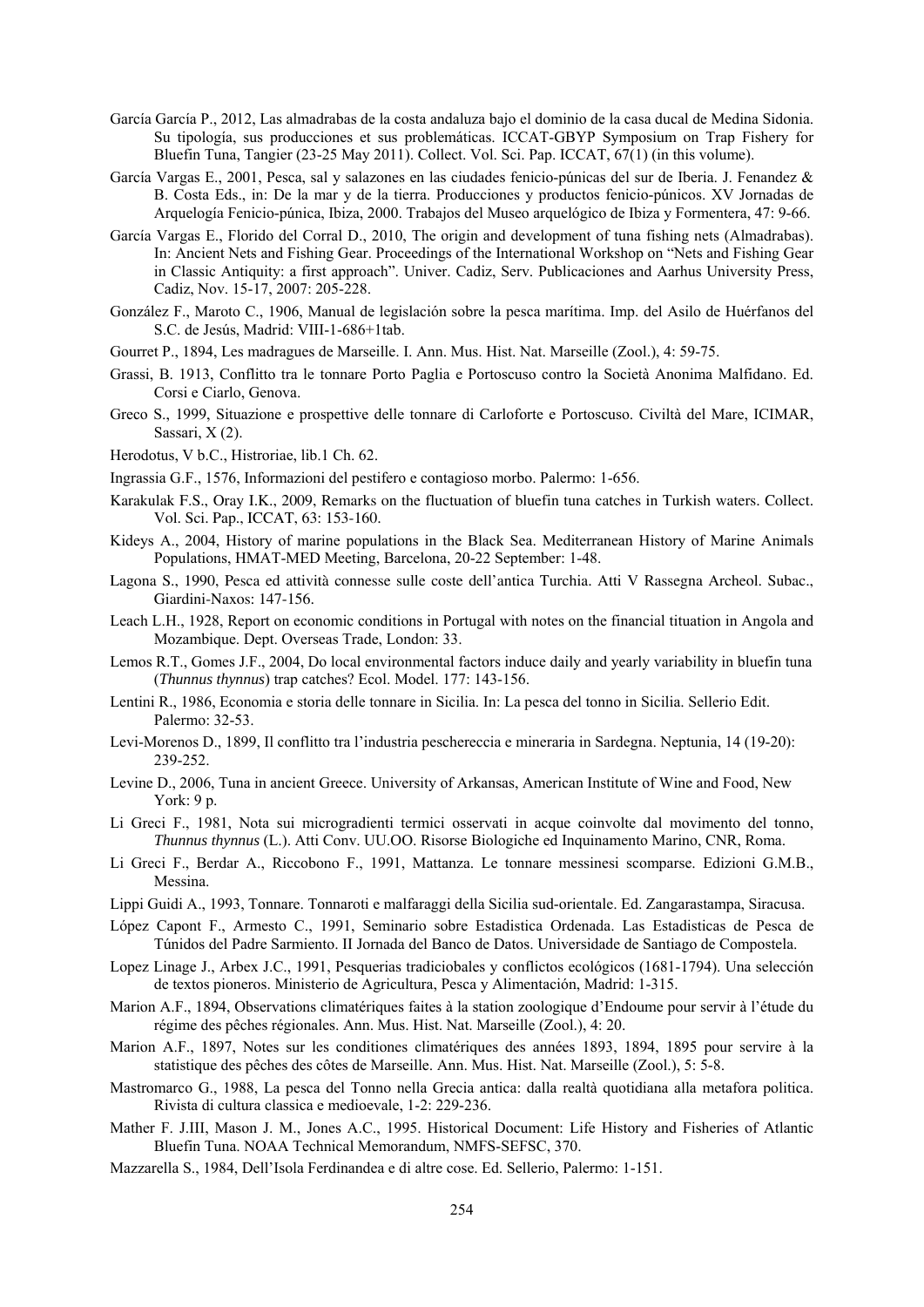- Mazzarella S., Zanca R., 1979, Il libro delle torri. Le torri costiere di Sicilia nei secoli XVI-XX. Biblioteca Siciliana di Storia e Letteratura, n. 20, Sellerio Edit., Palermo: 1-512.
- Mazzarelli, G. 1917, Conflitto fra tonnare e miniere in Sardegna. Rivista di Pesca e Idrobiologia, Anno XI (XVIII), 4: 139-163.
- Merino J.M., 1991, La pesca desde la preistoria hasta nuestros dias. Departamento de Agricultura y Pesca, Gobierno Vasco, Vitoria-Gasteiz: 1-494.
- Mila y Pinell J., 1902, Memoria sobre la antigüedad de la pesca de los atúnes, importancía de esta industria y decadencia en que estuvo. La Coruña.
- Mojetta A., Storai T., Zuffa M., 1997, Notes on the presence and distribution of the white shark (*Carcharodon carcharias*) in Italian waters. Quad. Civ. Staz. Idrobiol. Milano. 22: 125–128.
- Molinari C., 1912, Indole e natura del diritto d'impianto di tonnara e specialmente in riguardo alle tonnare di Sicilia. Foro Italiano, Città di Castello, XXXVII (IV): 1-7.
- Morales-Muñiz A., Roselló-Izquierdo E., 2007, Los atunes de Baelo Claudia y Punta Camarinal (s. II a.C.). Apuntes preliminares. In : Las cetariae de Baelo Claudia. Avance de las investigacíones arqueológicas en el barrio industrial (2000-2004). Arqueología Monografías, Sevilla : 489-498.
- Morales-Muñiz A., Roselló-Izquierdo E., 2008, Twenty thousand years of fishing in the Strait : the archeological marine fauna assemblages from southern Iberian. In : Human impacts on marine environments. University of California Press, Berkley : 243-278.
- Moreno Páramo A., Abad Casal L., 1972, Aportaciones al estudio de la pesca en la antigüedad. Habis, 2 : 209- 221.
- Muñoz Vincente A., de Frutos Reyes G., 1999, La industria pesquera y conservera púnico-gaditana : balance de la investigación. Nuevas perspectivas. Actos II Congreso de Arquelogia Peninsular, Zamora, 1966 : 49- 57.
- Muñoz Vincente A., de Frutos Reyes G., 2004, El comercio de las salazones en época fenicio-púnica en la bahía de Cadiz. Estado actual de las investigaciones : los registros arqueologicos. In : XVI Encuentros de Historia y Arqueología de San fernando. Las industria alfareras fenicio-púnicas de la Bahía de Cadiz. (San Fernando, 13-15 diciembre de 2000), Córdoba: 131-167.
- Navarro Sainz J.M., 1988, Aspectos económicos de los señorios de los Duques de Medina Sidonia a princípios del siglo XVI. In : Huelva en su historia, 2 : 319-345.
- Neuparth A.E., 1924, Quelles sont les causes du déplacement du thon ? (*Orcynus thynnus*). In : A pesca maritima, Lisboa, 19 : 123-131.
- Neuparth A.E., 1925, Note sur les fluctuations de la pêche du Thon (*Thunnus thynnus* L.) sur la côte du Portugal. Rapp. Proc. Verb., Conseil Permanent International pour l'Exploration de la mer. Rapp. Proc.-Verb. Comm. Expl. Médit., Andr. Fred. Host et Fils, Copenhagen, 35: 51-56.
- Ninni E., 1923, Primo contributo allo studio dei pesci e della pesca nelle acque dell'Impero Ottomano. Miss. Ital. Esplor. Levante, 5: 1-53+15 tab.
- Omerus, VII b.C., Odyssea. Lib. 12.
- Oppianus, 177 b.C., Alieuticon. In: Salvini A.M., 1738, Della Caccia e della Pesca. Firenze: 1-510.
- Ortuño A., 1842, Reseña analitica dirigida a las Cortes actuales sobre las Almadrabas de buche de Conil y Zahara. Imp. de Vega, Madrid: 1-8.
- Parona C., 1915, Per la storia della pesca in Italia. Tonnare e miniere in Sardegna. Atti Soc. Ligustica Sci. Nat. Geogr., 26: 1-38.
- Parona C., 1919, Il Tonno e la sua pesca. R. Comit. Talass. Ital., Venezia, Mem. LXVIII: 1-259.
- Pavesi P., 1889, L'industria del Tonno. Relazione alla Commissione Reale per le Tonnare. Min. Agric. Indust. Comm., Roma, Tip. Eredi Botta: 1-254.
- Pepe C. (Ed.), 2006, Rotte dei tonni e luoghi delle tonnare nel Mediterraneo dalla preistoria ad oggi. Quaderni della Ricerca Scientifica, Serie Beni Culturali, Università degli Studi Suor Orsola Benincasa, Napoli, 5: 1-199.
- Pérez Gomez F., Yañez Polo M., Hurtado Rodiguez L., 2007, Las Almadrabas de Atún rojo en Conil de la Frontera y aguas Atlántica del Estrecho, desde la antigüedad hasta nuestros días. UNESCO, Prgetto Oceanus, Cordoba: 1-174.
- Perrin S., 1925, Etude judirique sur les anciennes pêcheries provençales appelées bourdigues et madragues. Thèse, Univ. Aix Marseille : 1-73 et suiv.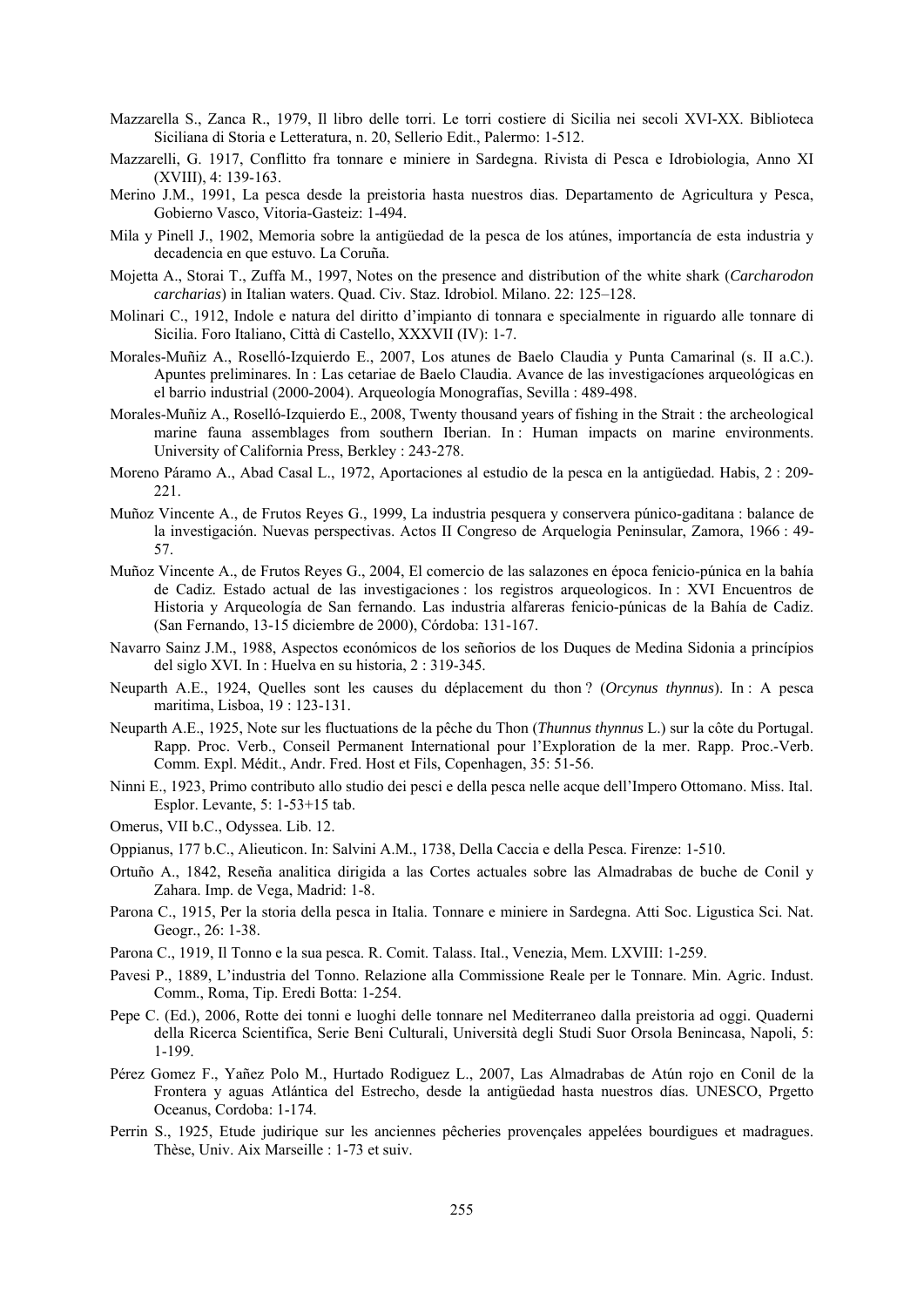- Powell, J. 1996, Fishing in the Prehistoric Aegean. Studies in Mediterranean Archaelogy and Literature, pocket book n. 136, Paul Åströms Förlag, Jonsered, Sweden: 1-266.
- Radclife W., 1921, Fishing from the earliest times. New York,: 1-250.
- Ravier-Mailly C., 2003, Fluctuation à long terms du thon rouge. Validité, origines et conséquences. These, Ecole Nationale Superieure Agronomique de Rennes, 2003-16, H50 : 1-177.
- Ravier C., Fromentin J.M., 2001a, Dynamique long terme de la population de thon rouge de Méditerranée et d'Atlantique Est. Description et implication en terme de gestion. In: Halieutique: complexité et décision, 5ème Forum halieumétrique, session 1: "incertitudes et décisions". Lorient, France. IFREMER, Actes de colloque, 33: 28-29.
- Ravier C., Fromentin J.M., 2001b, Long-term fluctuations in eastern Atlantic and Mediterranean bluefin tuna population. ICES J. Mar. Sci., 58: 1299-1317.
- Ravier C., Fromentin J.M., 2001c, Trends in NE Atlantic and Mediterranean Bluefin Abundance. PFRP Newsletter, 6(4): 1-7.
- Ravier C., Fromentin J.M., 2002, Eastern Atlantic bluefin tuna: What we learnt from historical time-series of trap catches. Col. Vol. Sci. Pap. ICCAT, 54(2): 507-516.
- Ravier C., Fromentin J.M., 2003, Long-term fluctuations in Atlantic bluefin tuna (*Thunnus thynnus*): are they environmentally driven? Col. Vol. Sci. Pap. ICCAT, 55(3): 1208-1216.
- Ravier C., Fromentin J.M., 2004, Are the long-term fluctuations in Atlantic bluefin tuna population related to environmental changes? Fish. Oceanogr., 13: 146-160.
- Reina P., 1658, Introduzione delle notizie di Messina. Folio 35.
- Rey J.C., 1982, Considerations on the migrations of tunas in relation to the hydrology of the Strait of Gibraltar. Collect. Vol. Sci. Pap. ICCAT, 18(3): 758-764.
- Rey J.C., 1983, El paso del atún rojo, *Thunnus thynnus* (L., 1758) a través del Destrecho de Gibraltar y su relación con la hidrología. Bol. Inst. Esp. Oceanogr., n.s. 1(1): 85-94.
- Rey J.C., 1999, Migraciones entre el Atlántico y el Mediterráneo a traves del Estrecho de Gibraltar y consideraciones hidrológicas. Biol. Mar. Medit., 6(2): 220-222.
- Rodriguez-Roda J., 1965, Sobre las fluctuaciones en la produccion de atunes de las almadrabas sudatlanticas, Publicaciones Tecnicas de la Junta de Estudios de Pesca, Madrid. 4: 205-209.
- Rodriguez-Roda J., 1966, El atún, *Thunnus thynnus* (L.), de la costa sud-atlántica de España en la campaña almadrabera del año 1964 y consideraciones sobre las fluctuaciones periódicas. Investigación Pesqueras, Barcelona, 30: 9-35.
- Rodriguez-Roda J., 1970a, El atún, *Thunnus thynnus* (L.), del sur de España en la campaña almadrabera del año 1968 y su relacíon con la temperatura del agua del mar. Investigación Pesqueras, Barcelona, 34(2): 157- 170.
- Rodriguez-Roda J., 1970b, El atún, *Thunnus thynnus* (L.), del sur de España en la campaña almadrabera del año 1969 y su relación con la temperatura y transparencia del agua del mar. Investigación Pesqueras, Barcelona, 34(2): 503-514.
- Rodriguez Santamaria B., 1920, Esplicación de las láminas que contienen los principales artes, aparejos e instrumentos que se emplean para la pesca marítima en las costs de España. Mateu, Madrid: 1-149+1-35 plt.
- Rodriguez Santamaria B., 1923, Diccionario de Artes de Pesca de España y sus posesiones. Sucesores de Rivadeneyra, Madrid: 1-332.
- Romeo G., 1920, Il diritto antico di calar tonnara e i nuovi ordinamenti nella pesca. Tip. La Rinascente, Catania.
- Rondelet G., 1554, Libri de piscibus marinis in quibus verae piscium effiges expressae sunt. Mattiam Bonhomme, Lugduni: 1-490.
- Roule L., 1913, Etude complémentaire sur la migration et le détournement des thons (*Orcynus thynnus* L.) dans la region des thonnares de Porto Paglia et Porto Scuso (Sardaigne)., Paris.
- Roule L., 1921, Sur les changements périodiques du thon commun (*Orcynus thynnus*) et sur leur liason avec les conditions du mileu. Com. Rend. Acad. Des Scien., Paris, 173.
- Roule L., Thulet J., 1912, Rapport sur le litige pendant entre les propriétaires des thonnaires de Porto Paglia et Porto Scuso et la Soccieté Anonyme des Mines de Malfidano. Paris : 1-45.
- Ruiz-Acevedo J., Lópéz-González J.A., 2005, Series históricas de captura de atún rojo. In: Acuicultura, pesca y marisqueo en el Golfo de Cádiz. Consejería Agric. & Pesca, Junta Andaluc., libro electrónico.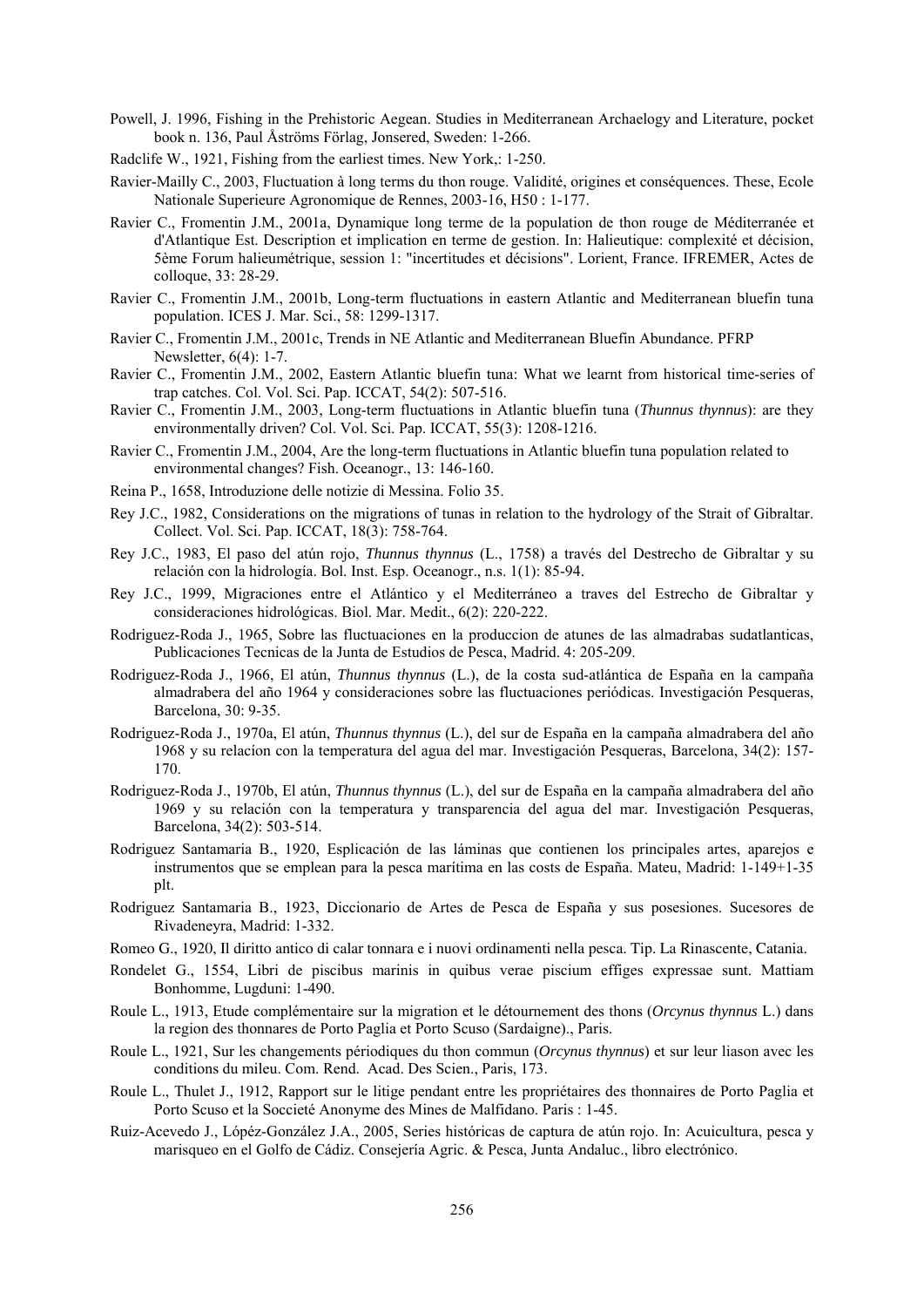- Russo A., 1913, Effetti della pesca con le sorgenti luminose sul prodotto delle reti da posta a Catania e sul prodotto delle tonnare della Sicilia orientale. Atti Accad. Gioenia Sci. Nat., 5 (6): 1-19.
- Russo A., 1947, Problemi connessi alla chiusura ed alla riattivazione delle tonnare del Mediterraneo. Atti Acc. Naz. Lincei, Roma, serie 8 (3): 28-34.
- Russo Petronilla M.A., 1988, Le incursioni corsare dal XV al XVI secolo. Editekna, Trapani: 1-193.
- Russo S., 1983, Siracusa e la prima inchiesta industriale. Riv. Provincia di Siracusa, II (6).
- Sañez Reguart A., 1791, Diccionario Histórico de los Artes de la Pesca Nacional. Imp. Joaquim Ibarra, Madrid, t.1: 1-406.
- Sanzo L., 1927, Reazione negativa del Tonno alla luce e suo sfruttamento benefico delle nostre tonnare (1). R. Com. Talass. Ital., Ist. Centr. Biol. Mar., Messina (134) : 1-9.
- Sarà R., 1983, Tonni e Tonnare. Libera Università di Trapani Ed., Trapani: 1-128.
- Sarà R., 1998, Dal mito all'aliscafo. Storie di Tonni e Tonnare. Banca Aegusea Ed., Favignana-Palermo.
- Sarà R., Dean J.M., D'Amato D., Buscaino G., Oliveri A., Genovese S., Ferro S., Buffa G., Lo Martire M., Mazzola S., 2007, Effect of boat noise on the behaviour of bluefin tuna *Thunnus thynnus* in the Mediterranean Sea. Marine Ecology Progress Series, 331: 243-253.
- Sarmiento Martin G., 1757a, De los atunes y sus transmigraciones y conjeturas sobre la decadencia de las almadrabas y sobre los medios para restituirlas. Reprint: Caixa de Pontevedra, Madrid.
- Sarmiento Martin G., 1757b, Almadrabas y Atúnes. Tomo XII, folio 44.
- Savarino R., 1960, La famiglia Nicolaci: strategie economiche ed ascesa sociale (1693-1774). Atti e Memorie ISVNA, Noto.
- Scordia C., 1925, Le condizioni fisico-biologiche delle acque della tonnara del Tono (Milazzo) durante la campagna di pesca del 1929. Boll. Ist. Zool. Univ. Messina, 4.
- Scordia C., 1929, Osservazioni sulle condizioni fisico-chimiche delle acque della tonnara di S. Lucia
- Siragusa G., 1980, Una ricerca sulla decadenza delle tonnare in Sicilia. Boll. Soc. Geogr. Italiana, XI (1-6): 1- 212.
- Sorbello S., 2010, La pesca del tonno nel capolinea del Sud: Vendicari/Marzamemi/Portopalo di Capo Passero. Emanuele Romeo editore, Siracusa: 1-119.
- Storai T., Cristo B., Zuffa M., Zinzula L., Floris A., Campanile T.A., 2006, The Sardinian large elasmobranch database. Cybium 30: 141–144.
- Storai T., Zinzula L., Cristo B., Human B., 2007, First record of *Carcharhinus brachyurus* (Gunther 1870) (Chondrichthyes; Carcharhinidae) from Sardinian waters (central Mediterranean). Annales Series Historia Naturalis, 17: 177–182.
- Storai T., Zinzula L., Repetto S., Zuffa M., Morgan A., Mandelman J., 2011, Bycatch of large elasmobranchs in the traditional tuna traps (tonnare) of Sardinia from 1990 to 2009. Fish. res., 109: 74-79.
- Strabonis, I a.C., Geografia, lib. V. De Situs Orbis, Lib. XVII. Reprint (1564), Erincum Petri, Basilae: 1-500.
- Tomaseti R., 1837, Expediente de los empresarios de buche de Punta La Isla (San Fernando). Archivo Histórico Provincial de Cádiz: Gobierno Civil, Caja 213.
- Turrel L., 1872, La question des Madragues. Bull. Soc. Acclim. France, 2, sér., 9: 564-577.
- Turrel L., 1875, La trêve des filets trainants. Bull. Soc. Acclim. France, 3, sér. 2: 453-457.
- Vacchi M., Biagi V., Pajetta R., Fiordiponti R., Serena F., Notarbartolo di Sciara G., 2002, Elasmobranch catches by tuna trap of Baratti (northern Tyrrhenian Sea) from 1898 to 1922. In: Vacchi, M., Lamesa, G., Serena, F., Séret, B. (Eds.), Proceedings of the 4th European Elasmobranch Association Meeting. ICRAM/ARPAT/SFI, Livorno: 177–183.
- Vargas G., Alberto E., Florido del Corral D., 2010, The origin and development of tuna fishing nets (almadrabas). In: Proceedings of the International Workshop on "Ancient Nets and Fishing Gear in Classical Antiquity. A First Approach". Monographs of the Sagena Project 2. Aarhus University Press, Aarhus: 205-227.
- Vial G., Revelli G.M.P:, 1767, Disputa per l'illustre Marchese di Villamarina D. Fernandino Pes convenuto contro l'Illustre Duca di San Pietro e Carlo Forte D. Alberto Antonio Genovese, e de Roma Cervellon Marchese della Guardia attore nella causa tra essi vertente avanti questo S.R.C. in virtù di lettere causa vivendi 10 Febbraio 1758 per la Tonnara volgarmente detta della Isola Piana. Gaspare Bajno Stampatore, Torino: 1-31 and attachments.
- Zaitsev Y., Mamaiev V., 1997, Biological diversity in the Black Sea. A study of change and decline. United Nations Publications, Black Sea Environment Series, 3: 1-204.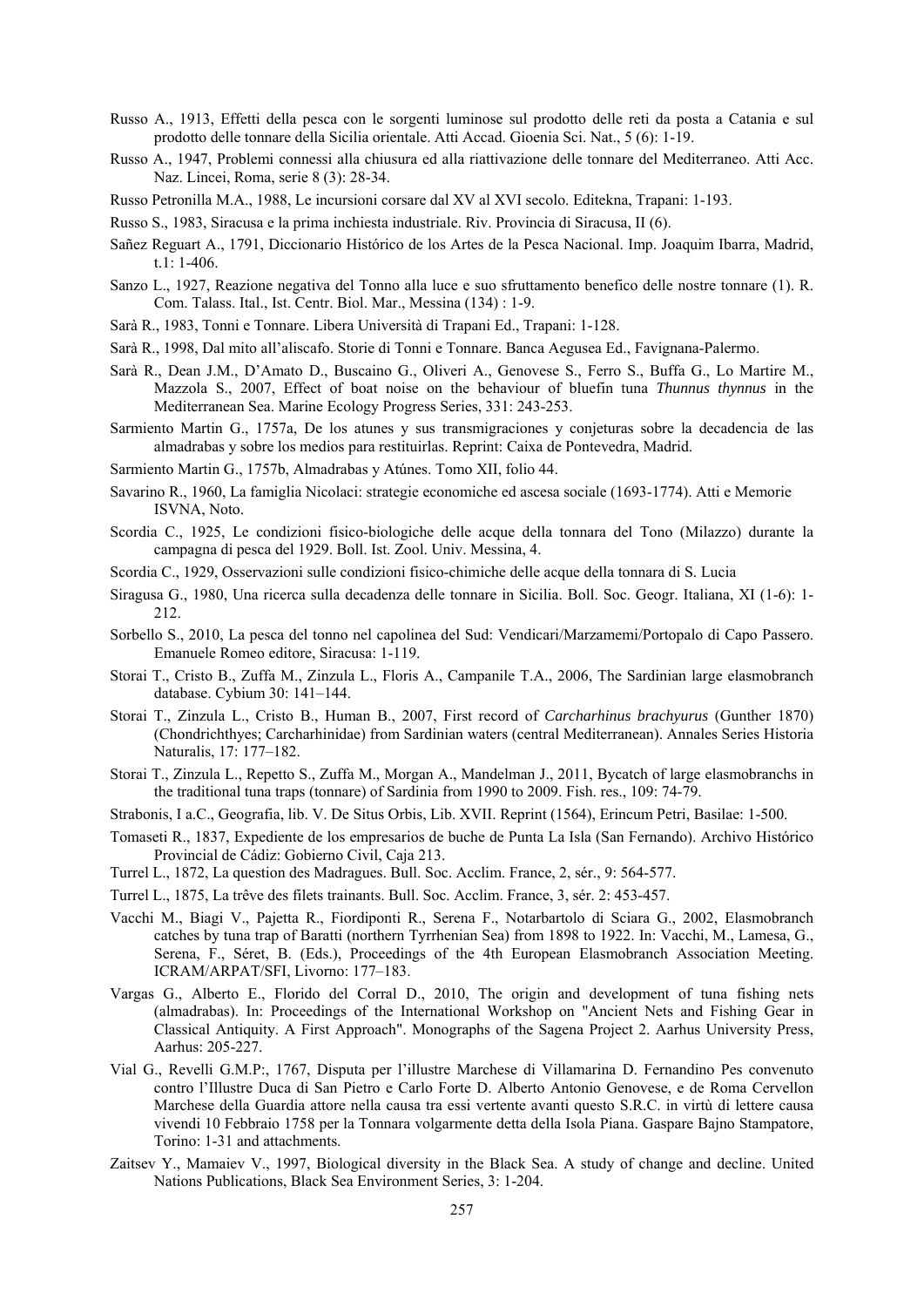

**Figure 1.** Map showing the distribution of tuna traps in Sicily in the first part of the XX century, the area with the highest concentration of tuna traps in the Mediterranean (from Parona, 1919). (white dots indicate active traps).



**Figure 2.** Map showing the distribution of tuna traps in Portugal, Spain, France and Turkey in the first part of the XX century (from Parona, 1919) (white dots indicate active traps).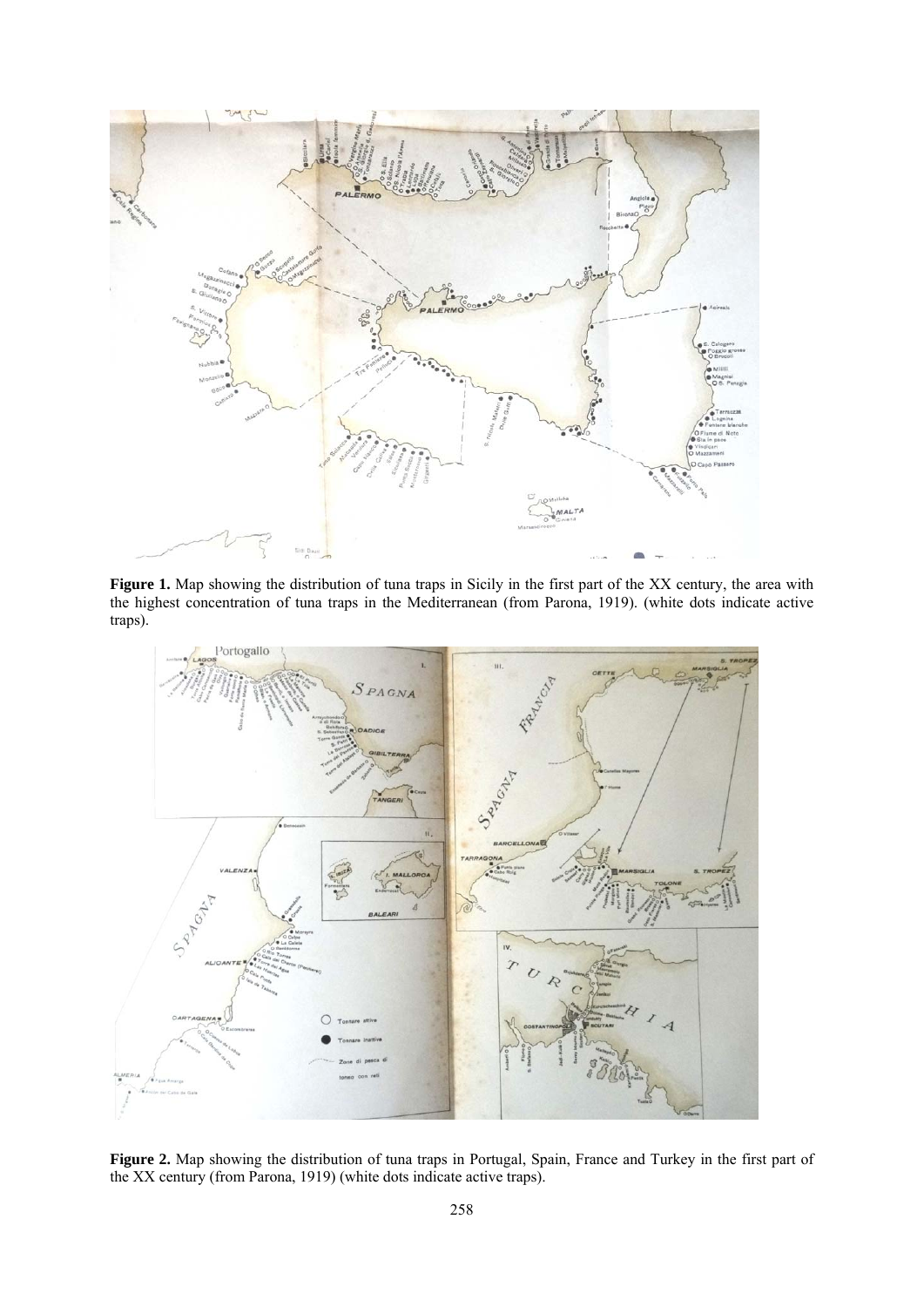

**Figure 3.** Beach seine "tuna trap" (almadraba de tiro) (from Sañez Reguart, 1791).



**Figure 4.** Boat seine "tuna trap" (almadraba de tiro) (from Sañez Reguart, 1791).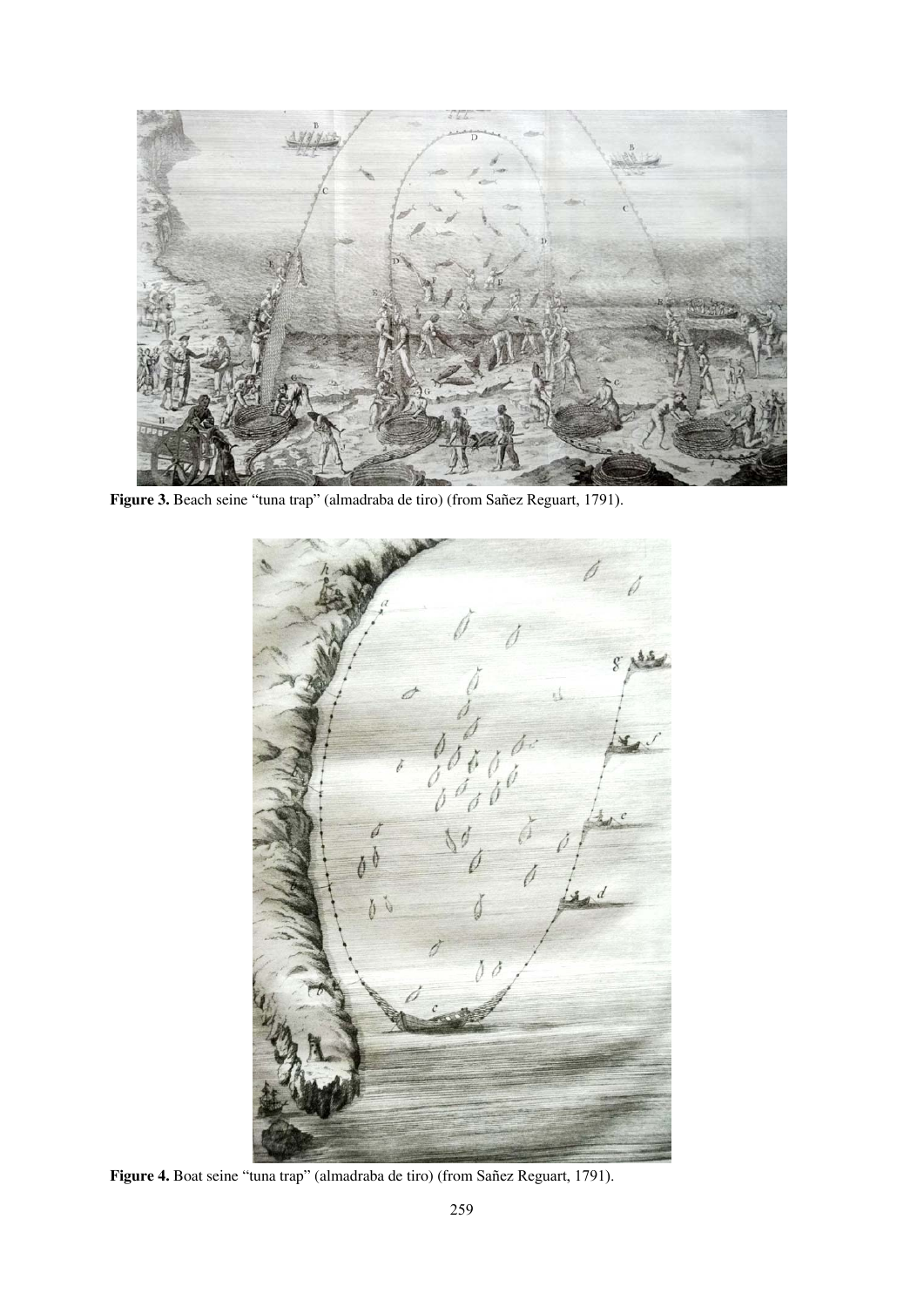

**Figure 5.** Mix type tuna trap (almadraba de buche, in a particular configuration) (from Rodriguez Santamaria, 1920).



**Figure 6.** Mix type tuna trap (almadraba de buche, in a particular configuration) (from Rodriguez Santamaria, 1920).